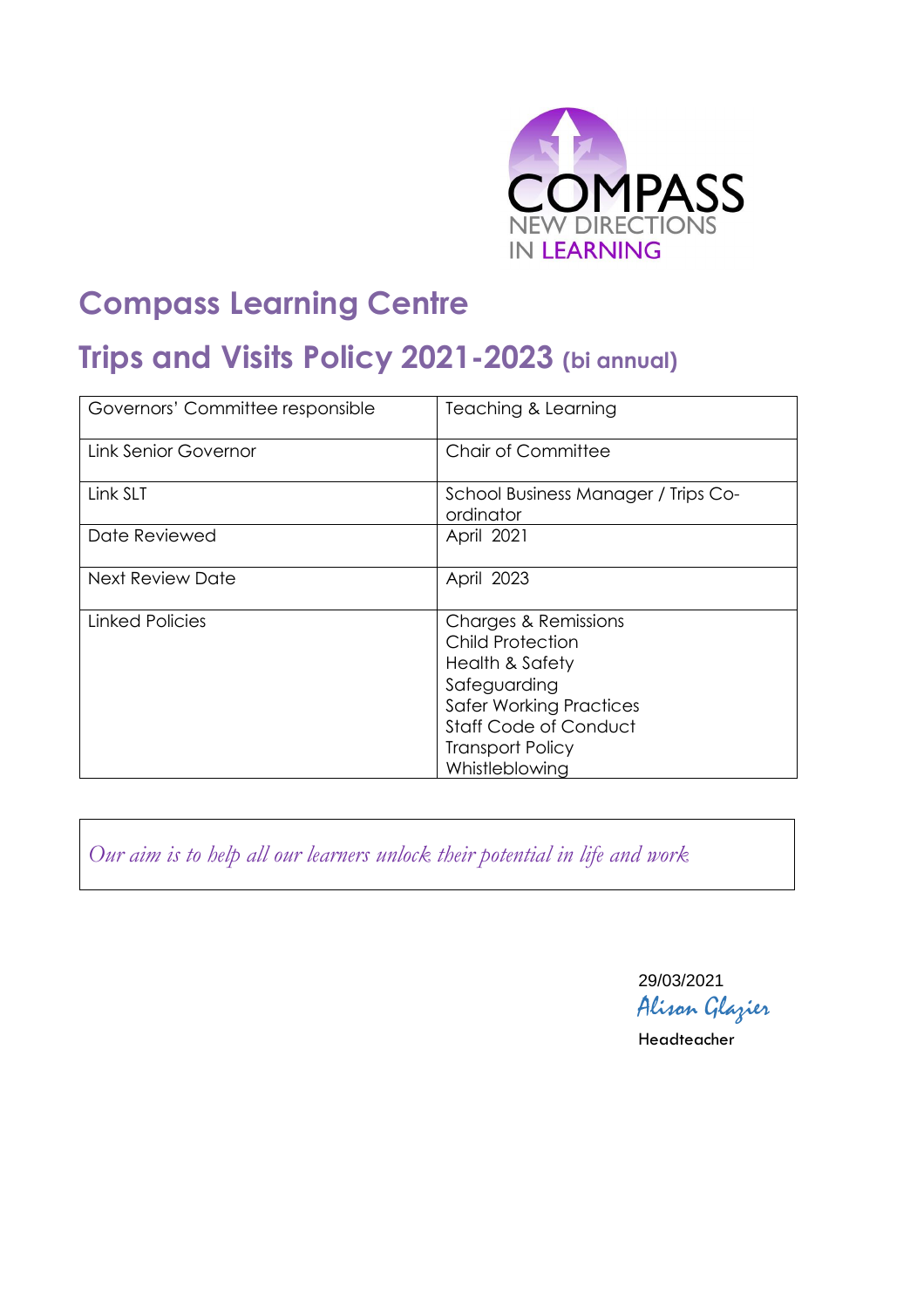# **Equality Impact Assessment – initial screening record**

| What area of work is being |                                                     | Trips and Visit Policy 2021 - 2023 |                                                                               |                  |           |
|----------------------------|-----------------------------------------------------|------------------------------------|-------------------------------------------------------------------------------|------------------|-----------|
| considered?                |                                                     | All Staff & Students - Curriculum  |                                                                               |                  |           |
|                            | Upon whom will this impact?                         |                                    |                                                                               |                  |           |
|                            |                                                     |                                    | How would the work impact upon groups, are they included and                  |                  |           |
|                            | considered?                                         |                                    |                                                                               |                  |           |
|                            |                                                     |                                    |                                                                               |                  |           |
|                            | <b>The Equality Strands</b>                         | <b>Negative Impact</b>             | <b>Positive Impact</b>                                                        | No impact        |           |
|                            | Minority ethnic groups                              |                                    |                                                                               |                  |           |
|                            | Gender                                              |                                    |                                                                               |                  |           |
|                            | Disability                                          |                                    |                                                                               |                  |           |
|                            | Religion, Faith or Belief                           |                                    |                                                                               |                  |           |
|                            | Sexual Orientation                                  |                                    |                                                                               |                  |           |
|                            | Transgender<br>Age                                  |                                    | $\sqrt{ }$                                                                    |                  |           |
|                            | Rurality                                            |                                    |                                                                               |                  |           |
|                            |                                                     |                                    |                                                                               |                  |           |
|                            |                                                     |                                    |                                                                               |                  |           |
|                            |                                                     |                                    |                                                                               |                  |           |
|                            |                                                     |                                    | Does data inform this work, research and/or consultation? And has it been     |                  |           |
|                            | broken down by the equality strands?                |                                    |                                                                               |                  |           |
|                            |                                                     |                                    |                                                                               |                  |           |
|                            | <b>The Equality Strands</b>                         | <b>No</b>                          | Yes                                                                           | <b>Uncertain</b> |           |
|                            | Minority ethnic groups                              | $\sqrt{}$                          |                                                                               |                  |           |
|                            | Gender                                              | $\sqrt{}$                          |                                                                               |                  |           |
|                            | Disability                                          | $\sqrt{}$                          |                                                                               |                  |           |
|                            | Religion, Faith or Belief                           | $\sqrt{ }$                         |                                                                               |                  |           |
|                            | Sexual Orientation                                  | $\sqrt{ }$                         |                                                                               |                  |           |
|                            | Transgender                                         | $\sqrt{ }$                         |                                                                               |                  |           |
|                            | Age                                                 | $\sqrt{}$                          |                                                                               |                  |           |
|                            | Rurality                                            | $\sqrt{ }$                         |                                                                               |                  |           |
|                            |                                                     |                                    |                                                                               |                  |           |
|                            |                                                     |                                    |                                                                               |                  |           |
|                            |                                                     |                                    |                                                                               |                  |           |
|                            |                                                     |                                    | Does the initial screening highlight potential issues that may be illegal? No |                  |           |
|                            |                                                     |                                    |                                                                               |                  |           |
|                            | Further comments:-                                  |                                    |                                                                               |                  |           |
|                            |                                                     |                                    |                                                                               |                  |           |
|                            |                                                     |                                    |                                                                               |                  |           |
|                            |                                                     |                                    |                                                                               |                  |           |
|                            |                                                     |                                    | Do you consider that a full Equality Impact Assessment is required?           |                  | <b>No</b> |
|                            |                                                     |                                    |                                                                               |                  |           |
|                            | Initial screening carried out by Deputy Headteacher |                                    |                                                                               |                  |           |
|                            |                                                     |                                    |                                                                               |                  |           |
|                            | Signed: Mark Fisher                                 |                                    |                                                                               |                  |           |
|                            |                                                     |                                    | Dated:                                                                        | 17.4.2019        |           |
|                            |                                                     |                                    |                                                                               |                  |           |
|                            | Comment by Headteacher: No comment to add           |                                    |                                                                               |                  |           |
|                            |                                                     | Alison Glazier                     |                                                                               |                  |           |
|                            |                                                     |                                    |                                                                               |                  |           |
|                            |                                                     |                                    |                                                                               |                  |           |
|                            |                                                     |                                    |                                                                               |                  |           |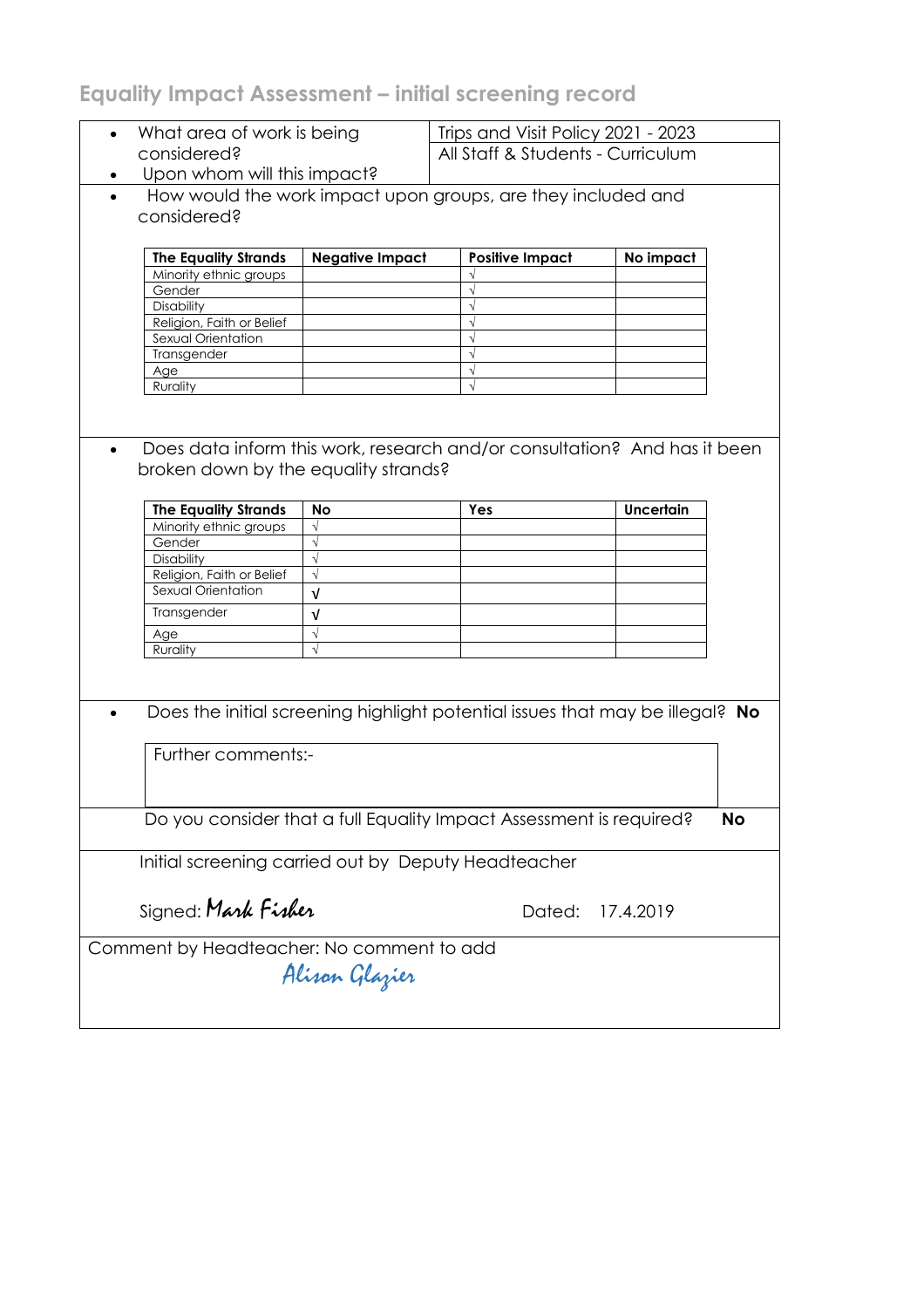*Trips and visits are a vital part of learning centre life, not only for their educational value but for the personal and social development opportunities they offer. It is obvious that trips out of the*  learning centre involve an element of risk, and this must be taken into account when planning any visit. It is the policy of the learning centre that for all activities, staff will follow national *guidelines.* 

# **Trips & Visits Policy**

- **Sections** 1 Approval<br>2 Adventure
	-
	- 2 Adventurous Activities<br>3 Safety & Risk Assessn Safety & Risk Assessment
	- 4 Supervision
	- 5 Using External Providers
	- 6 Residential Accommodation
	- 7 Exchange Visits
	- 8 Fire Safety
	- 9 During the Trip
	- 10 First Aid
	- 11 Emergency Action Plan
	- 12 Communications
	- 13 Parental Information & Consent
	- 14 Insurance
	- 15 Finance
	- 16 Minibus
	- 17 Online Advice
	- 18 Trip Check List
	- 19 Forms 1. Preliminary Questionnaire
		- 2. Checklist
		- 3. Parent Consent
		- 4. Provider Checks
		- 5. LA Form for adventurous activities
		- 6. Risk Assessment
	- 20 Following Covid 19 Guidelines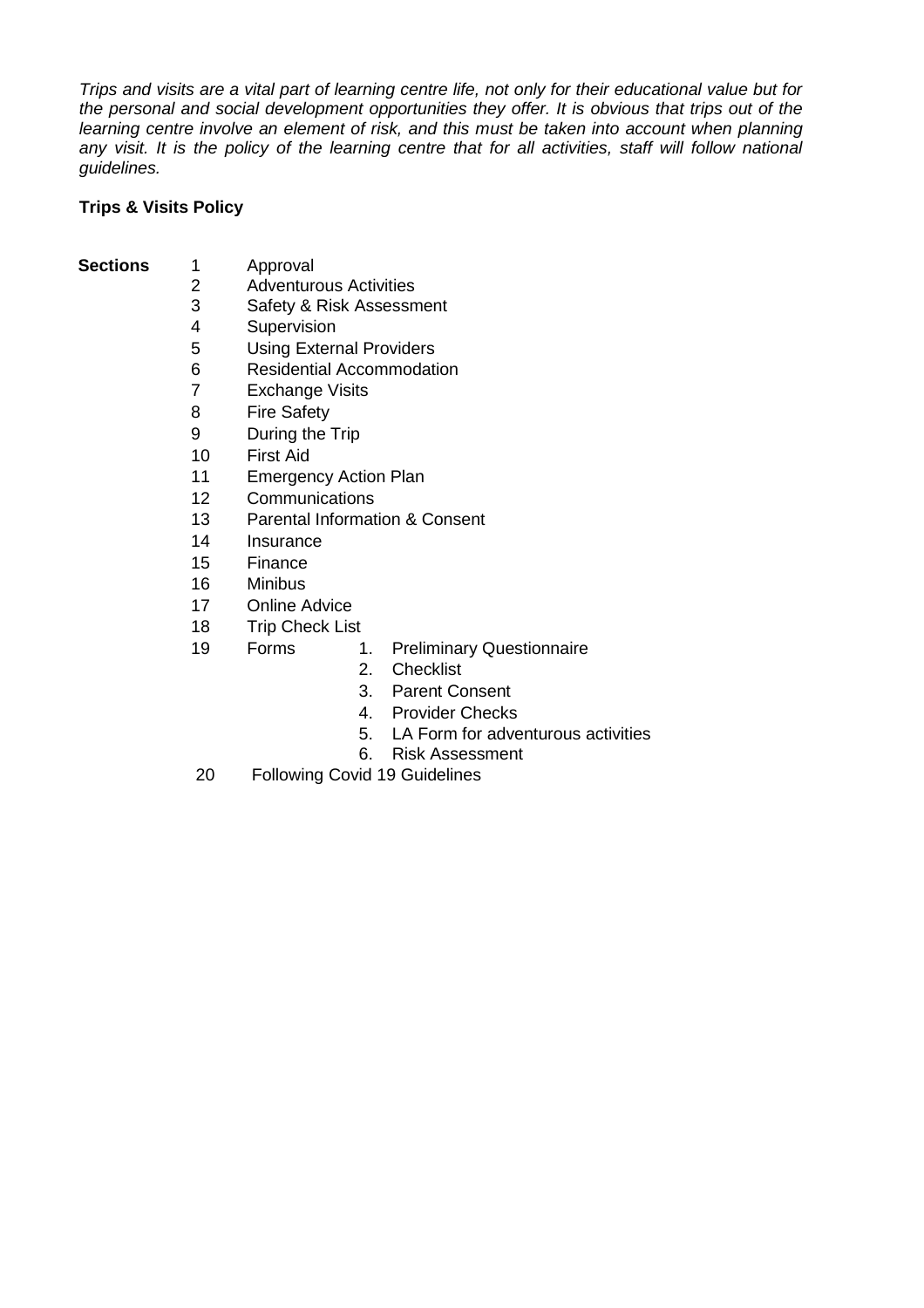#### **1. Before any such trip is launched with parents or students**, approval must be gained from

- Subject Leader if the trip is subject based or requires staff cover
- Trips & Visits Co-ordinator for risk assessment and review of in the light of existing/planned provision
- Headteacher
- Governors

#### **1. Adventurous Activities**

The adventurous activities listed below require special arrangements and details relating to these can be found online at <http://oeapng.info/> &

<http://www.hse.gov.uk/aala> Abseiling Canoeing Camping **Cycling** Caving Diving **Gliding** Hang Gliding

Paragliding

Horse Riding Micro Light Aircraft Motor Sports Mountain Biking **Orienteering** Parachuting Rock Climbing Sailing

**Skating Skiing** Swimming Surfing Walking Water Skiing Wind Surfing

Using evolve for high risk activities or residential trips to overlook any potential errors in the risk assessments and to have extra insurance and cover from an established county council overseeing the trip.

#### **2. Safety & Risk Assessment**

- **For all trips, the Party Leader must carry out a risk assessment of the venue and activities before approval can be given (Form 5 & 6).** A copy of this risk assessment must be attached to the 'Approval Form' (Form 1) and shared with staff and students on the trip.
- Risk assessments of specialised activities should be undertaken by someone who is experienced in the activities. In the case of any hazardous activity, risk assessment must be on-going and if the risk is deemed to have increased, the activity may be stopped. Safety must never be compromised in order to meet educational or other objectives.

Risk assessment sounds more complicated than it really is. It is something we do automatically but which must never be done casually. *We take risks every time we cross a road. To minimise that risk we take certain steps. We choose a pedestrian crossing or traffic lights to cross at. If neither is available, we cross where traffic can see us and has time to stop. We look, listen and if the road is clear we cross quickly. In short, we assess the risks and we take steps to minimise those risks.* 

When you take a group of children off-site you are taking risks. The key is to accurately assess those risks and then take steps to avoid or control them. This process should be on-going and activities should not continue if risks are assessed to be or to become too high.

#### **Doing a Risk Assessment (Complete Forms 5 & 6)**

There are seven factors which you must take into account:

- . the type of activity and the level at which it is being undertaken;
- the location, type of terrain, altitude, footpaths;
- the competence, experience and qualification of supervisory staff;
- the group members' ages, competence, fitness and temperament;
- $\bullet$  the ratio of competent, experienced and qualified staff to students;  $\Box$  the quality and suitability of the available equipment;
- **EXE** seasonal conditions, weather and timing.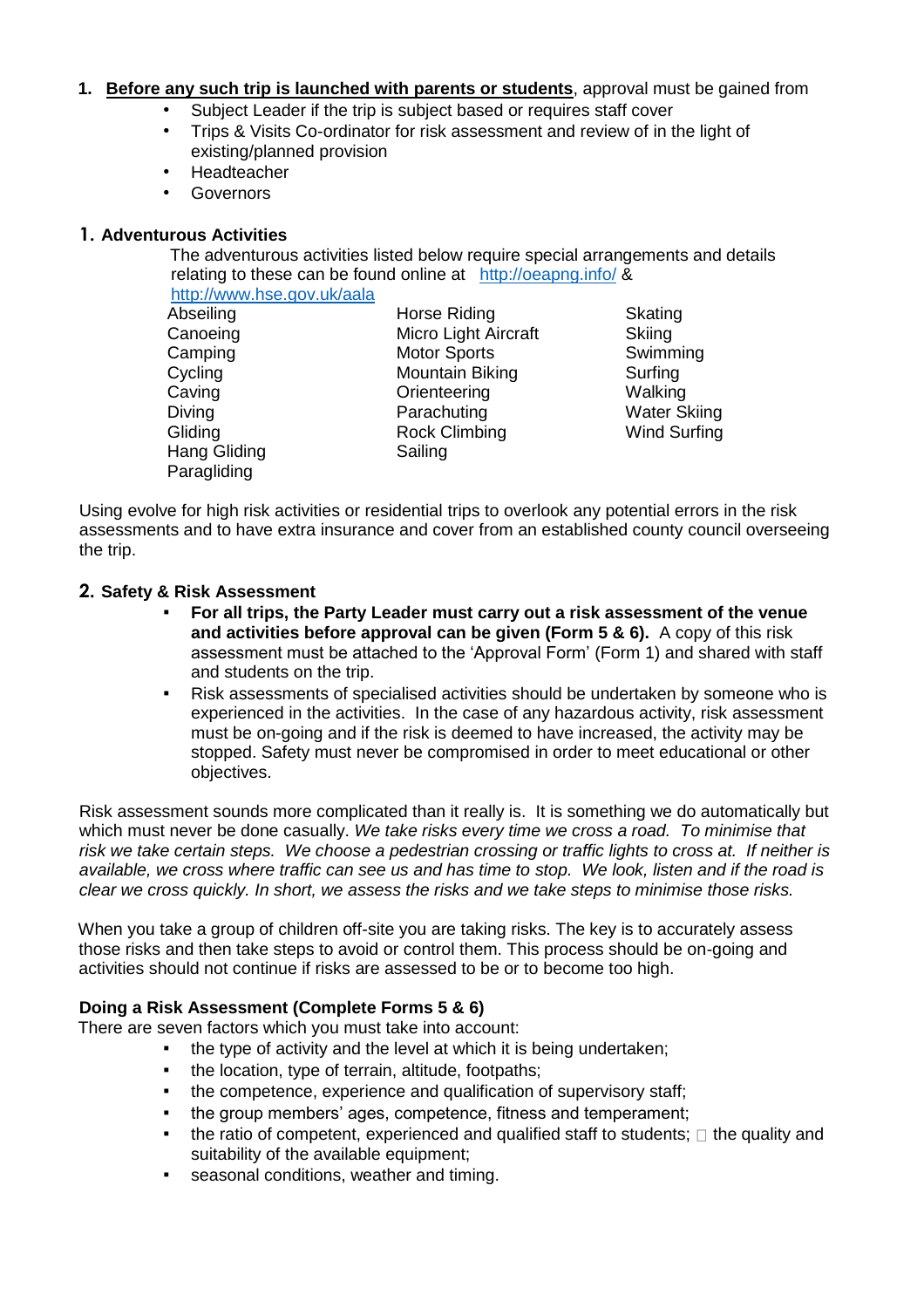Staff should make a preliminary visit to the site or centre:

- **Look for and identify the hazards.** This could be the activity itself, such as climbing, or the environment eg bad weather.
- **Decide who is at risk and how.** This will usually be students, staff and the general public.
- **Look at existing precautions.** Consider the equipment and procedures, the qualifications and experience of staff involved.
- **Ask, could more be done to keep students safe?**
- **Consider the seven factors listed above** in the light of your understanding of the site, the students and the activity.
- You must now record all the steps and share it with your staff and students.
- **When on site, continually review the risk.** Eg is the weather changing? Has one adult left the site to care for an injured or sick student so affecting staff/student ratios? Are the students becoming too tired to continue? If you ever feel that the risk has become too great, stop the activity at once.

A well-trained and qualified instructor at a reputable activity centre will also be assessing risks all the time. If they decide that an activity has become too risky, abide by their decision however disappointed your students might be. Do remember that even where an instructor is working with the students, the Party Leader remains responsible for safety.

# **Party Leaders should brief party members on:**

- risks, hazards and dangers;
- conduct and behaviour;
- free time;
- communication systems;
- supervision arrangements and staff responsibilities;
- Variations and vulnerability of certain party numbers.
- Fire safety emergency drill and evacuation procedures.

#### **4. Supervision:**

- The Head Teacher carries the final responsibility for every trip and she must be satisfied that the Party Leader is suitably qualified and experienced to undertake the visit;
- NGB recommendations for staff/student ratios must be followed.

#### **Minimum Staffing Ratios**

| 1/15 | Most visits, field work and walks. |
|------|------------------------------------|
| 1/10 | Camping                            |
| 2/10 | Caving                             |
| 1/7  | Mountain Biking                    |
| 1/6  | Sea Canoeing/ Kayaking             |

These ratios will need to be reviewed if conditions change or particular challenges or dangers exist. Do remember that no trip (other than local) should be dependent upon one member of staff and that mixed groups necessitate mixed staffing.

When accompanying children away from college, all teachers have a duty of care, just as they do on a day-to-day basis. They are 'in loco parentis'. To discharge your duty of care, you must be able to show that all reasonable steps have been made to establish safe conditions for the students. A court may even deem that staff are obliged to take more care than a reasonable parent because of their professional responsibility. It is expected that training, expert knowledge and experience gives them a greater awareness of the potential risks in particular activities than an average parent. Teachers must act in the same way that a reasonably careful parent would act. They should not act without preparation or forethought. All staff must be cognisant of the Compass's Safeguarding and Whistleblowing Policies.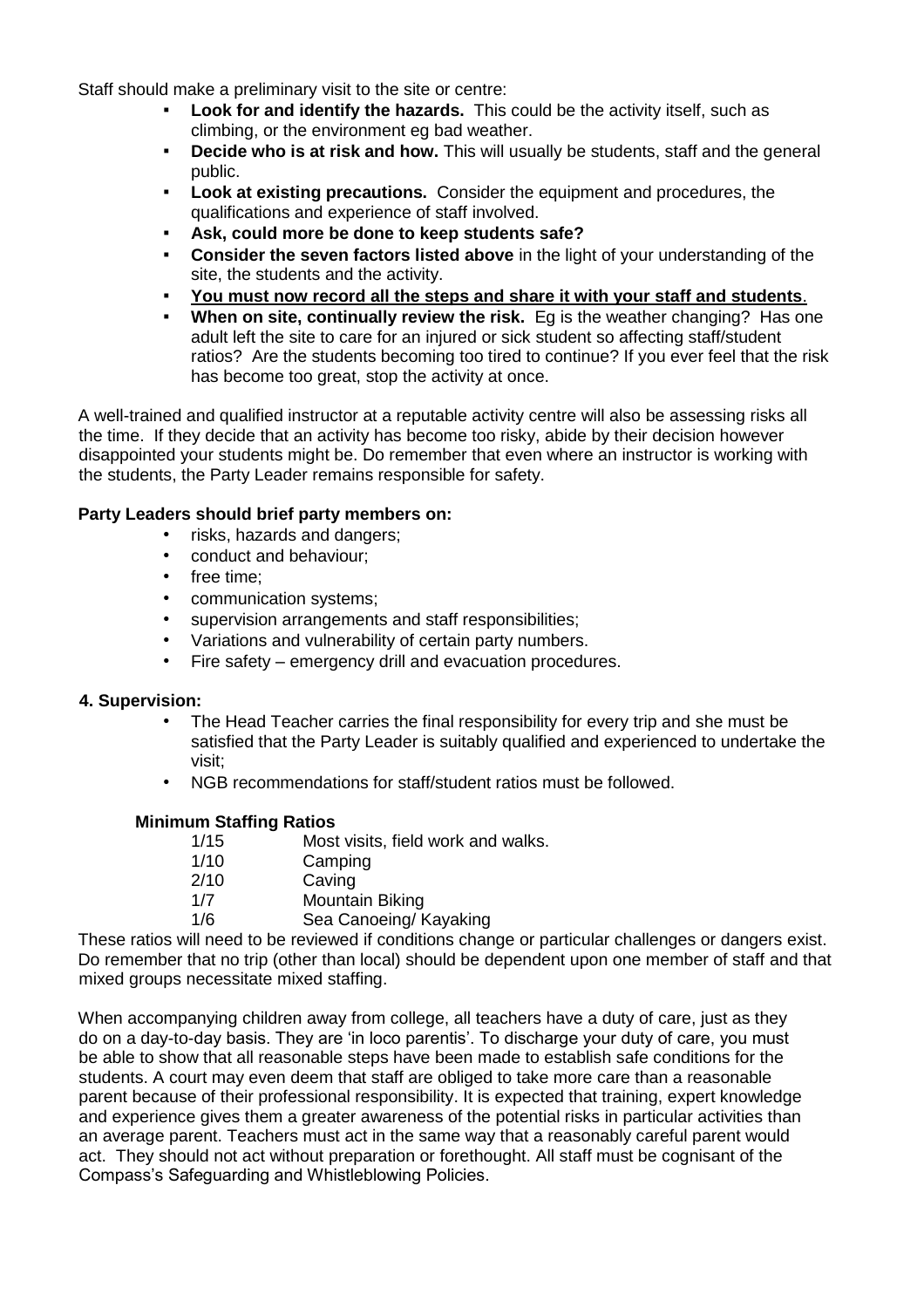They are obliged to take all reasonable measures to ensure that every child under their control and supervision is safe and protected from any unacceptable risk. Most accidents occur at break times or when guard has been relaxed after completing an activity. Ensure that supervision is maintained at these times. Supervisors should not all take a break at the same time as students. Supervision must be maintained at all times.

#### **Delegating Responsibility**

A teacher's duty of care on a learning centre visit is not confined to normal working hours. It lasts throughout the time away and can only be put aside at times when responsibility for the care of children can be reasonably delegated to some other person. That is, for example, where visiting a residential or outdoor activity centre you can reasonably allow students to be supervised by the centre's own staff provided you are satisfied that they are suitably qualified and experienced. Even then, general responsibility for welfare and discipline rests with the leader who must always be available in case of emergency. There should always be a conscious changeover of responsibility when this happens.

Each side should make it clear to students and accompanying adults when they are assuming responsibility and when they are passing responsibility on.

#### **Adult Supervisors**

You will need to clearly brief any supporting staff and set out their roles and responsibilities. The Party Leader will be responsible for informing all accompanying adults of any student medical conditions. Adults working with children must be DBS checked via County.

#### **Safeguarding**

All staff have a legal responsibility to immediately report any disclosures of abuse against a child. On a trip or visit you should report your concerns to the Party Leader who will attempt to contact the DSL for Child Protection at Compass. If the DSL is unavailable the Party Leader will decide to either inform the police if there is an immediate risk of harm or contact the Weymouth Office for Children's Services on 01305 760139, out of hours 01202 657279, and ask to speak to the Duty Officer for further advice. Details of the disclosure or concern and steps taken must be clearly documented, including date and time, and given to the DSL on return to College.

#### **School Phones**

For many trips, especially exchange visits and those where children have the opportunity to operate independently, it is necessary to issue them with an emergency phone number. It is obviously undesirable that personal numbers should be disseminated, so the college can provide up to four independent phones for any trip. These can be obtained from the Finance Office (HL).

#### **Children of Staff**

If children, who would not normally be part of the trip, accompany their parents who are acting as supervisors, you must have a clear policy.

- Under no circumstances must children be allowed to accompany staff without the consent of the organisers.
- The child is not to distract adults from their responsibilities.
- The child must be under the supervision of his or her parent for the duration of the trip.
- The parent must pay all costs related to their child.
- The child is only to take part in activities where they have the necessary skills and where it does not exclude other members of the party taking part.

# **5. Using External Providers (Complete Form 4)**

Wherever practicable someone should visit the centre before the trip is confirmed. If not, then the centre should be contacted and asked to confirm that:

- the centre holds a current licence:
- their staff are qualified and competent to undertake their assigned duties;
- staff competencies are confirmed by national governing body qualifications;
- the centre has DBS checked all its staff;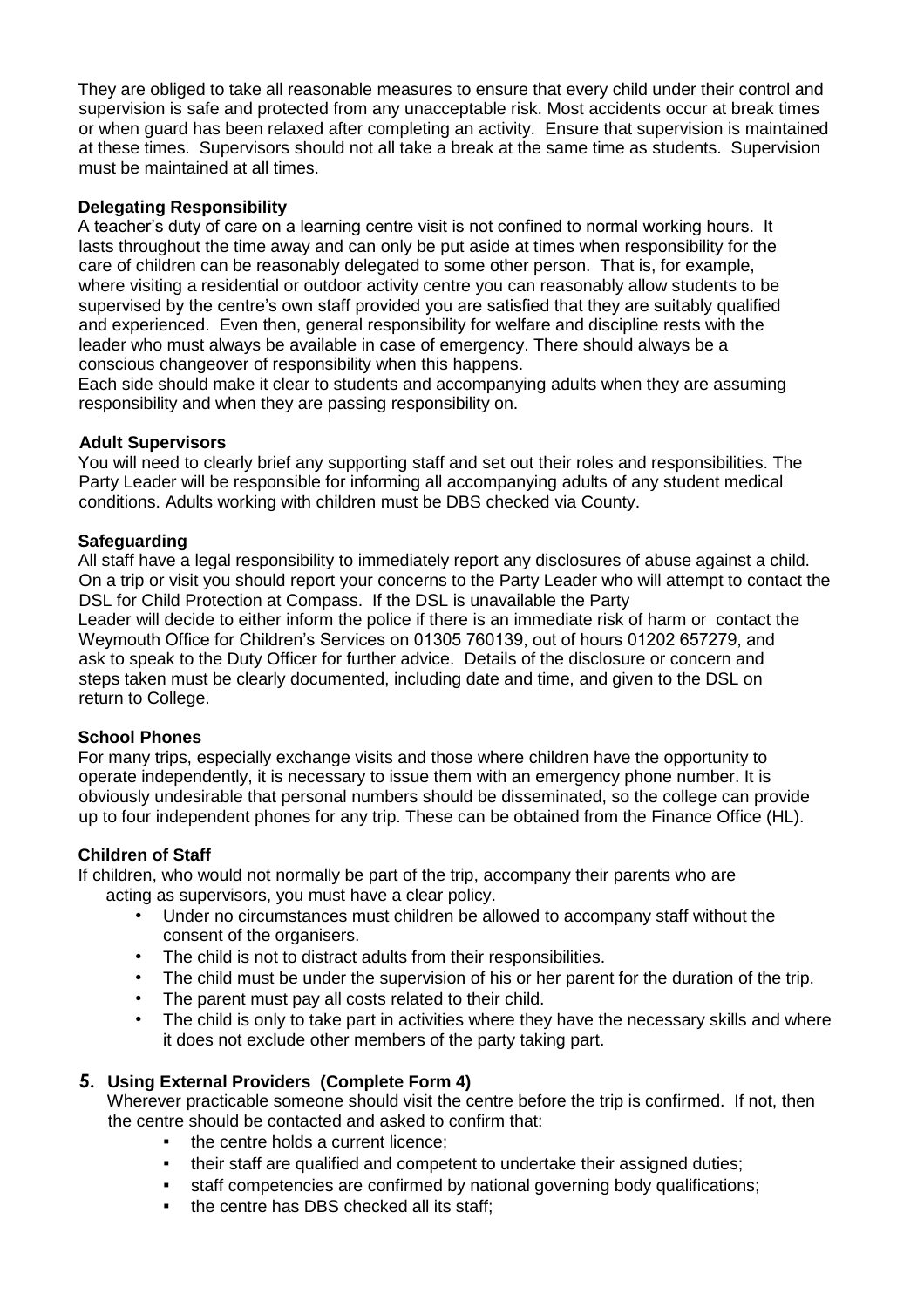- there is a clear line of authority for each activity;
- the member of staff identified in the chain of management as having responsibility for a particular activity has the relevant competence, qualification and experience;
- All groups of participants have ready access to at least one responsible person with a First Aid qualification.

You should request a list of the centre's risk assessments and staff with their qualifications. You should seek assurances that the equipment is safe, appropriate and meets the relevant safety standards. The centre should also have a Health and Safety Policy including fire safety and have a suitable emergency procedure for contacting next of kin and others in case of an emergency. You should check that the centre has adequate insurance cover including public liability, product and third party. A copy of their certificates should be requested.

# **6. Residential Accommodation**

Where accommodation is provided, it should be to an acceptable standard. Briefly the regulations can be outlined as follows:

- Accommodation should be adequately heated;
- Sleeping areas must have at least one external window providing ventilation;
- **EXECTE:** Sleeping areas should be adequately lit;
- All bedroom and bathroom areas must have opaque blinds, curtains or equivalent;
- Provision must be made for the drying of clothes;
- There should be one wash basin for every 15 people and one WC for every 10 people in close proximity to sleeping areas;
- There must be at least 30 inches between the sides of each bed or set of bunks and enough circulation space to allow for easy access to all facilities in the room;
- There must be at least one residential member of staff or supervising adult, e.g. party leader, of the same sex as participants sleeping in the close proximity of those participants;

# **7. Exchange Visits**

As part of the preparation and briefing students must be made aware of what they should consider to be 'normal' arrangements from their host for standards of accommodation, supervision, down time, bed time etc.

It should be clear what action a student should take if an incident occurs or/and they are concerned or unhappy. (Clearly, professional judgement will need to be exercised to establish whether it is just a case of homesickness). They must not be criticised or 'convinced' that it is ok. In support of this if a student is concerned, alternative accommodation must be found or the student brought home.

Group leaders must contact all young people within the first 24hrs to check that they are happy and on a regular basis throughout the remainder of the stay.

There must be a 24hr contact number for use by host families and students, which can be used for any issues. Hosts must have clear guidelines on what constitutes the sort of incident that must be reported.

Establish with the overseas leader an understanding of your expectations regarding accommodation and ask for evidence of any pre- visit assessments made of the host families. The families used must be known to the organiser and reputable.

The pre agreed programme must identify any adventurous/hazardous activities for parental consent and to enable sufficient checks to be made in advance on their suitability.

Young people must be debriefed at the end of the stay by group leaders and any concerns acted upon. Hosts must have the opportunity to report back to the local organiser.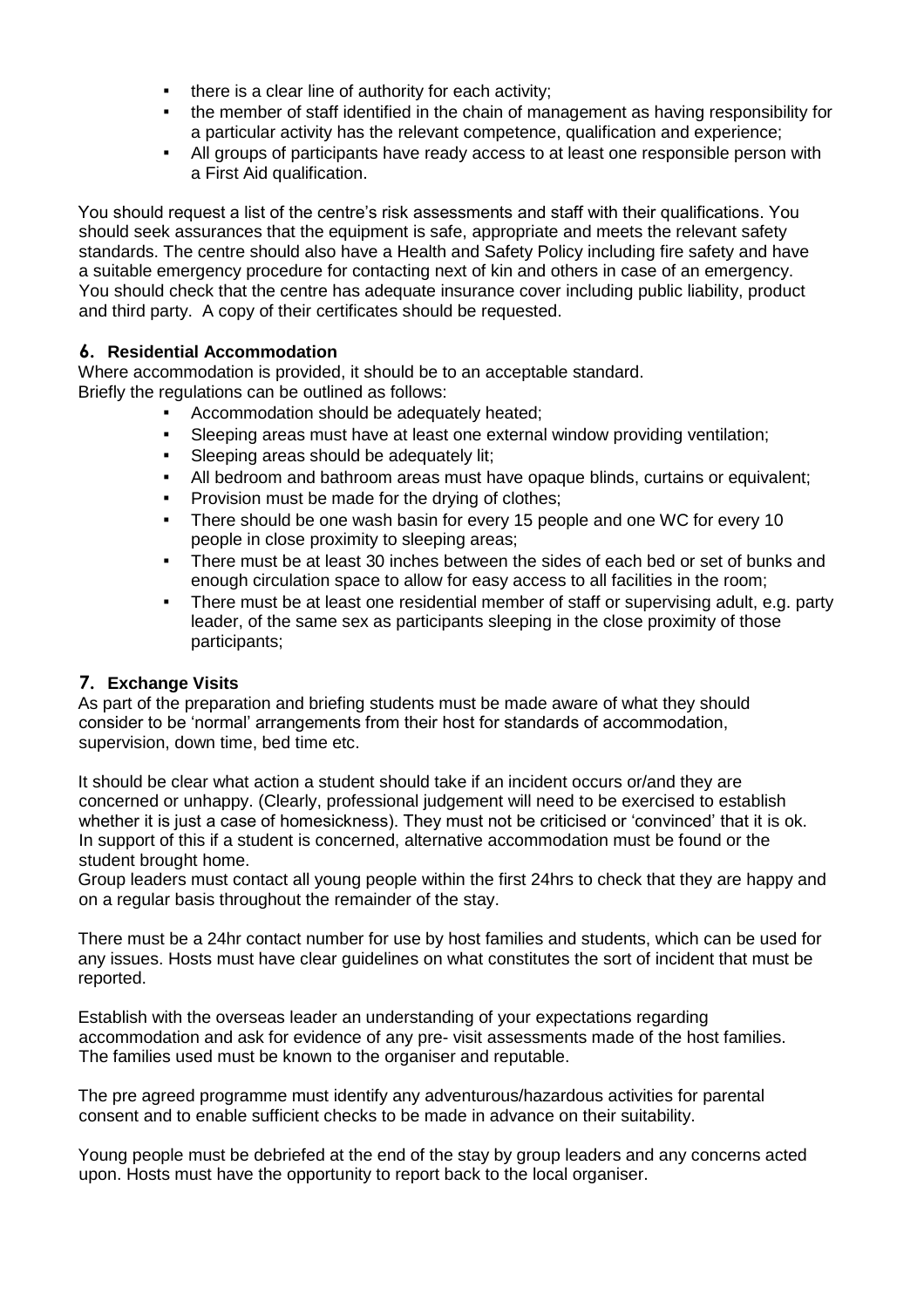If a serious incident occurs it should be reported to the local authorities and police back in the UK.

All this works in reverse when placing foreign students with host families in this country with the additional requirement that the hosts are CRB checked.

\* If as the visit organiser you are not confident that all this information has been gathered or given the visit should not go ahead

# **Unhappy Student**

- 1. Students should be aware of the possibility to change hosts or return home during the visit.
- 2. Students should be thoroughly prepared and briefed before the exchange visit.
- 3. Students should be given contact details of a liaison person at their UK school.
- 4. Full information about the student should be given to the host school during the planning process.
- 5. As far as possible, the language skills of the student should be matched to the host family.

#### **Unsuitable Host**

- 1. The host school should make pre-visit assessments of potential host families, including criminal checks if possible.
- 2. Alternative hosts should be available if necessary.

# **Unsuitable Student**

- 1. The UK school should ensure, as far as possible, that students will 'fit in' with the host families that take part in the exchange.
- 2. The host families should be given clear written disciplinary procedures.
- 3. Parents/guardians should be warned before the exchange that if their son/daughter needs to be sent home early he/she will be accompanied by an adult.
- 4. Host families should be given the opportunity to feedback to the host school if the UK student was unsuitable in any way

#### **Inappropriate Activities**

- 1. A schedule of suitable activities agreed by both the UK and host schools should be issued to host families before the exchange.
- 2. Host families and participants should feedback to their respective schools on the activities undertaken during the exchange visit.

#### **Lost/Missing Student**

- 1. There should be a clear hand-over procedure on arrival and departure.
- 2. Students should carry key contact information in the local language.

# **Sick Student**

- 1. Students may need to have inoculations prior to the exchange.
- 2. Hosts must be made aware of any conditions suffered by their student that requires regular management or routine treatment.
- 3. Hosts should be given spare asthma inhaler or other medication if appropriate.
- 4. Parents should sign a consent form allowing medical treatment in an emergency.
- 5. Hosts should have contact numbers for the host and UK schools in the event of an emergency.

# **8. Fire Safety in Hotels/Centres**

- In all cases it is essential that there is a valid Fire Certificate.
- Where premises do not legally require a Fire Certificate, there must be evidence that advice from fire officers has been followed.
- As soon as you arrive at an overnight stop, you should satisfy yourself that your students are familiar with the geography and surroundings and are certain of the means of evacuation in the event of fire.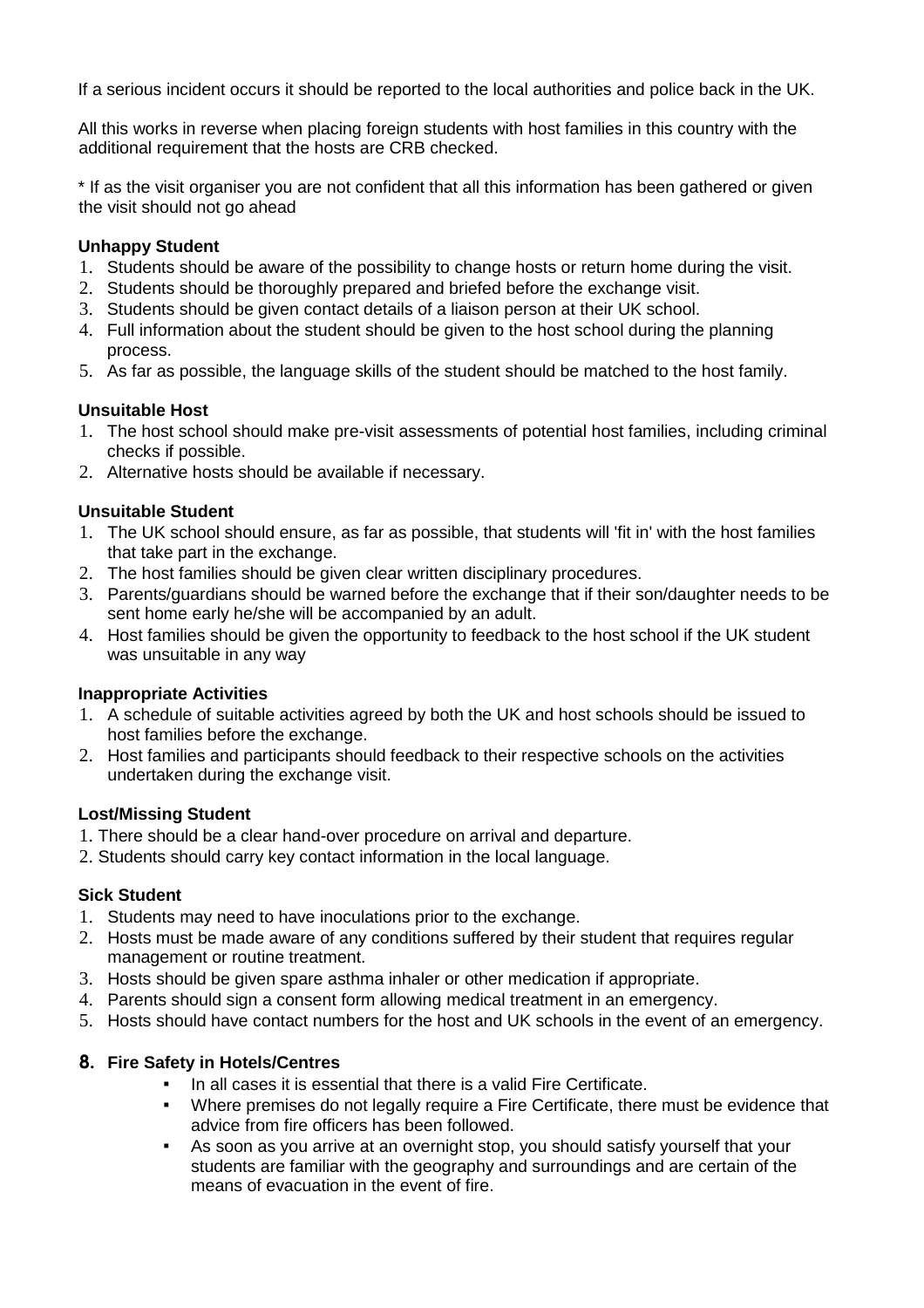▪ All marked fire escapes must be accessible. You should check that your students know their nearest escape route.

# **Fire Drill**

This should be rehearsed at the first available opportunity:

- Everyone must leave the building at once. Do not waste time trying to put the fire out unless it is a small fire that can be smothered quickly with a blanket or rug. Call the fire brigade immediately.
- Make sure all your students have assembled at the appropriate point. Carry out a roll call and if there is anyone missing informs the appropriate authorities immediately.

# **9. During the Trip**

- Each morning check that all staff are aware of their responsibilities for the day.
- Each morning check the weather forecast. If you are by the coast and taking part in seaside activities, check local forecasts on the radio or via the telephone.
- If you are visiting a beach check the times and heights of low and high tide.
- Hold a daily staff briefing.
- **•** This need only be a five minute exercise but it should keep all staff informed of plans and activities and any minor injuries or events of the previous day. They can also bring any behaviour or potential health problems to your attention.
- **Ensure mobile phones are charged.**
- Monitor the health of students. Each child should be spoken to by an adult before the day's activities so that their well-being can be assessed.
- Before every activity, ensure that all students and groups have a reporting back time. Make sure that you know when this is. Tell them it means that help will be sent out if they do not return by this time. Make sure that all students are aware of this, so that they know if they do not report back the emergency system will go into operation.
- Keep a check on clothing and make sure that wet clothing is dried overnight so that each child starts the day dry and warm. Check that footwear is appropriate for the day's activities.
- Keep a list, or make sure the centre is keeping a list, of who is where at all times of the day.
- **•** As activities change and you move from activity to rest periods, ensure that there is a definite changeover of responsibilities.
- At the end of each day register your group and check that there are no injuries or illness among staff or students.

# **10.First Aid:**

- There must always be access to first aid commensurate with the activity undertaken.
- Outdoor, remote and sporting activities must be accompanied by a qualified and competent first aider together with first aid kit.
- A 'first aider' is any adult who holds a current First Aid Certificate.
- For low risk visits (e.g. theatre trips) it will not be necessary for Party Leaders to have a first aid qualification.

# **The contents of a First Aid Box must match those set out in the Centre's First Aid Policy**

# **Treatment & Medication**

Records should be kept of any treatment given. These records should include the name of the person treated, the date, time and place of the treatment, the circumstances of the incident and details of the injury and the treatment given. In the event of an injury, an accident form must be completed on return to school.

If any students normally requires medication, you must ensure that they take enough supplies for their stay. You should follow your College policy on the dispensing of medicines.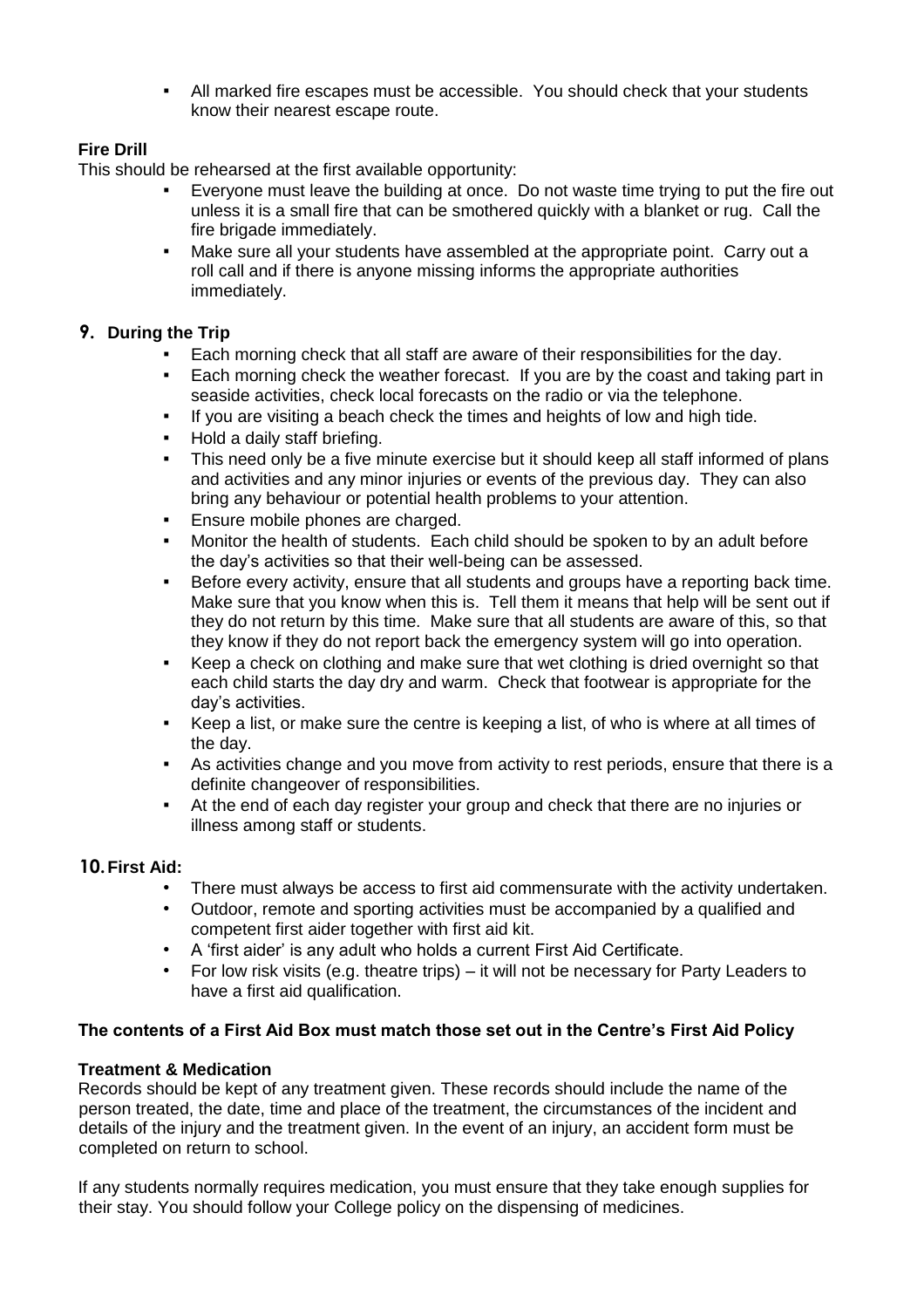# **11.Emergency Action Plan**.

On departure every trip must leave a completed School List in the School Office. If the trip is going to be running outside of college office opening hours (8am-4pm) then an additional list and trip details must be left with a member of SLT.

In the event of an emergency, the Party Leader should follow the guidance laid down in the College's Emergency Action Plan which appears below.

# **AS LEADER YOU SHOULD:-**

Ensure the safety and reassurance of the group including your staff.

Assist and treat the injured.

Ensure your personal safety.

Inform the emergency services, providing group details and the Emergency Action Plan number in Weymouth.

Establish contact with an EAP Team member in Weymouth who will immediately become responsible for all notification, communication and press liaison. Try and use your mobile or a 'secure number'.

(Location/Number/Nature of incident/casualty details/group details/ actions so far/support required) Politely refer any press enquiries to the EAP Team. Arrange for the transportation of the remaining group to base or home. Protect your group from an intrusive press.

# **AS A LEADER YOU SHOULD NOT:-**

Leave the main group, if necessary send another staff member with the emergency services or casualties to hospital. Make any statement to the press.

Release the names of victims.

Contact parents - except where youngsters have minor injuries.

# **THE EAP TEAM WILL:-**

Open an office at college.

Provide line contact with the leader - keeping his/her number secret.

Contact the parents of every party member to offer help or just reassurance.

Establish contact with local police and assist in the notification process.

(The police may seek a monopoly on notification - but the

Team must make its own best judgment) Contact

staff/parents to provide recovery transport.

Deal with all press enquiries.

Remain on standby until the primary incident has resolved.

# **STATEMENTS:-**

Unlike press reaction, the nature of any incident is impossible to predict. Any reliable assessment of risk, damage or liability may take months and so the statement issued must seek to relieve pressure from those involved whilst satisfying the media demand for copy. Despite their lack of knowledge, the press will publish anything and later revision will never achieve the same coverage. This being so, it is crucial we have a positive input from the start. No verbal statement should be issued but rather fax numbers taken with the promise of an immediate statement. This statement can then be composed and sent to every enquiry source.

Such a statement might include:

Our primary concern for those injured and their families.

The support of those affected in college and community for those involved.

The size and success of our programme.

The experience of our leadership team.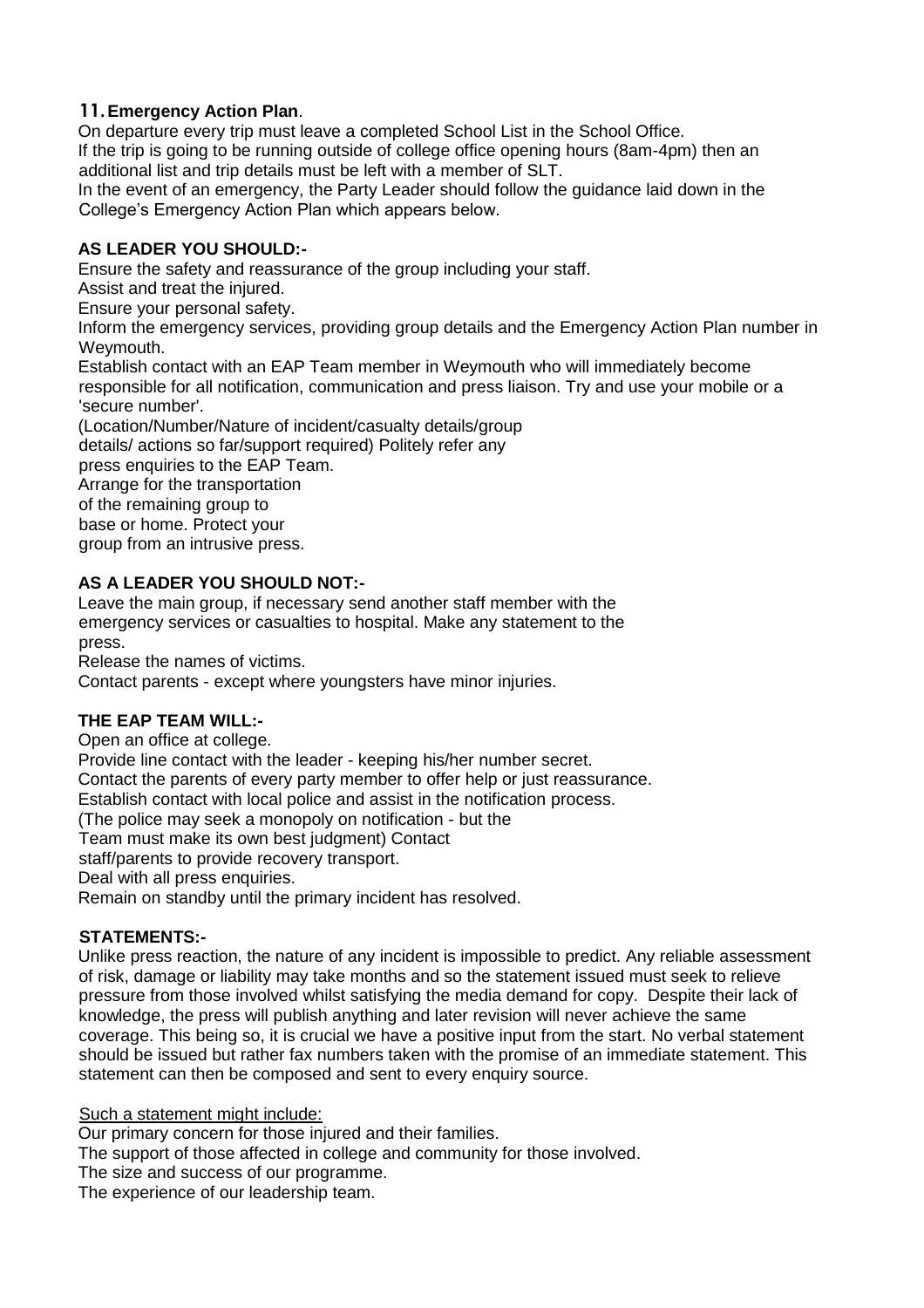# **USEFUL NUMBERS**

Compass Learning Centre 01305 206530 Dorset Emergency Number (via Fire Service) 01305 252040 Compass Learning Centre Fax 01305 206531 Dorset 24 hour Emergency Number 07623 544346 **EMERGENCY UNITS**  Dorset County Hospital 01305 255541 Yeovil Hospital **DESETS** 01935 75122 Taunton Hospital (Musgrove Park) 01823 333444 Bridgewater Hospital **01278 451501**<br>Plymouth Hospital (Derriford) 01752 777111 Plymouth Hospital (Derriford) Tavistock Hospital **Canadian Control** Control Control O1822 612233 Weymouth Police 01305 222222 Tiverton Police 01884 252323 Plymouth Police 01752 701188

# **12. Communications**

Group Leaders must carry a charged mobile phone. Leaders taking trips which run outside of Learning Centre hours must get an EAP Team Member's number and agreement that stand-by cover is provided. A checked Trip List with accompanying mobile phone numbers must be lodged with the Learning Centre Admin Office and if students are going to miss lessons, a list emailed to every member of staff. Leaders running trips involving overseas, residential or adventurous activities must leave a copy of their bus list with the responsible VP.

#### **13. Parental Information and Consent:**

- A Parental Consent form must be completed for all trips out of the Learning Centre (Form 3).
- Parents must give "informed consent" and so trip letters must include details of activities, accommodation, and travel, costings, staffing and insurance.
- The party leader must inform all parents that the Learning Centre reserves the right to refuse to take a student on a trip or may withdraw a student from a specific activity.
- No student can be taken on a visit if the consent forms have not been returned. Telephone consent is not acceptable.
- All consent forms must be retained by the Learning Centre for three years.

#### **14. Insurance:**

- All visits except local sporting fixtures and visits to local educational establishments must be insured through the School Business Manager.
- All hazardous and overseas visits must have additional insurance.
- Do remember to budget for this.

# **15. Finance**

You have legal responsibility for the money collected from students. For your own security you must keep a full financial record. This may be time consuming, but it will give you and the Learning Centre protection.

- Get a number of quotes and confirm any arrangements in writing
- Arrangements for the collection of all monies must be made through the Finance Office.
- As soon as a trip is approved, you should ensure the Business Manager and Finance Officer are informed.
- Total costs must be given to parents in advance of deposits being taken.
- All funds must go through the Learning Centre's accounts.
- If staff are receiving funds they must not hold cash for longer than is necessary  $-$  it must be kept it in the Learning Centre safe before it is banked. Never take it home.
- As soon as funds arrive, they should be logged and signed for by the Finance Office staff.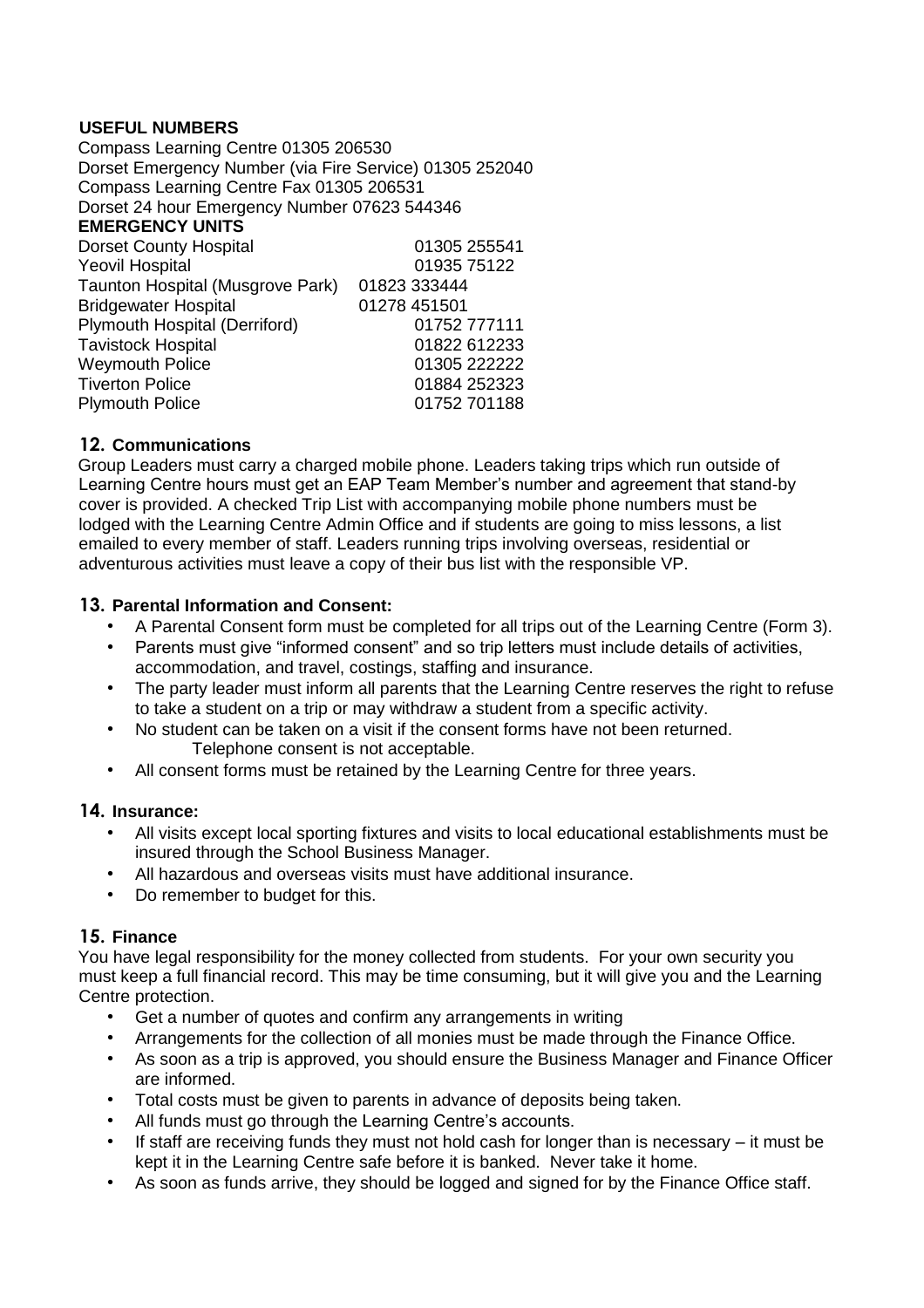- Party Leaders are responsible for the collection and accurate record keeping for all receipts, payments and refunds.
- A week before the trip you should order cheques and cash from the Finance Office.
- Do remember to leave in your account sufficient funds to cover coach bills, minibus mileage, insurance and any other bills which may arrive after the trip
- During the trip you should retain receipts to enable the Finance Office to complete accounts on your return.
- The Business Manager has the authority and responsibility for checking financial arrangements.

# **Charging**

You must work on the assumption that all trips must be self-financing and do remember to budget with a small contingency fund in case of unforeseen incidents. Regularly check your spending against your budget.

Cover is hugely expensive and sometimes difficult to obtain. In planning try to minimise staff absences, be reasonable in staffing ratios and do consider involving Support Staff.

Staff must read the College's policy on charging for trips. Make sure parents are clear about the total cost, the deposit and subsequent instalments for the visit. Establish payments dates which parents can be informed of by letter or through the first trip meeting.

Let parents know of the policy on pocket money and how much their children are expected to take.

#### **Petty Cash**

Before you leave on the visit, make sure you have enough petty cash to cover emergencies. It is always useful to carry a credit card.

### **16. Buses**

Whilst coaches hired from external providers remain their legal responsibility, it is obviously prudent that staff carry out a visual check before commencing their journey.

Minibuses can only be driven by approved staff that have successfully completed assessment. On journeys of more than 90 minutes, and for purposes of safety and supervision, two staff should accompany groups. The condition of the vehicle, the loading of the roof rack and the behaviour of the passengers will always remain the responsibility of the driver. This being so, all vehicles must be checked before use. Complete minibus regulations can be found in the Admin Office.

#### **17. Online Advice** Running a Trip

http://static.zsl.org/files/haspev-1179.pdf Trips Abroad

http://www.education.gov.uk/schools/guidanceandadvice/f00191759/departmental-advice-on-healthand-safety-for-schools/trips-abroad Health & Safety on Trips

http://www.education.gov.uk/aboutdfe/advice/f00191759/departmental-advice-on-health-and-safetyfor-schools Risk Assessment http://www.education.gov.uk/aboutdfe/advice/f00191759/departmentaladvice-on-health-and-safety-for-schools/assess-risk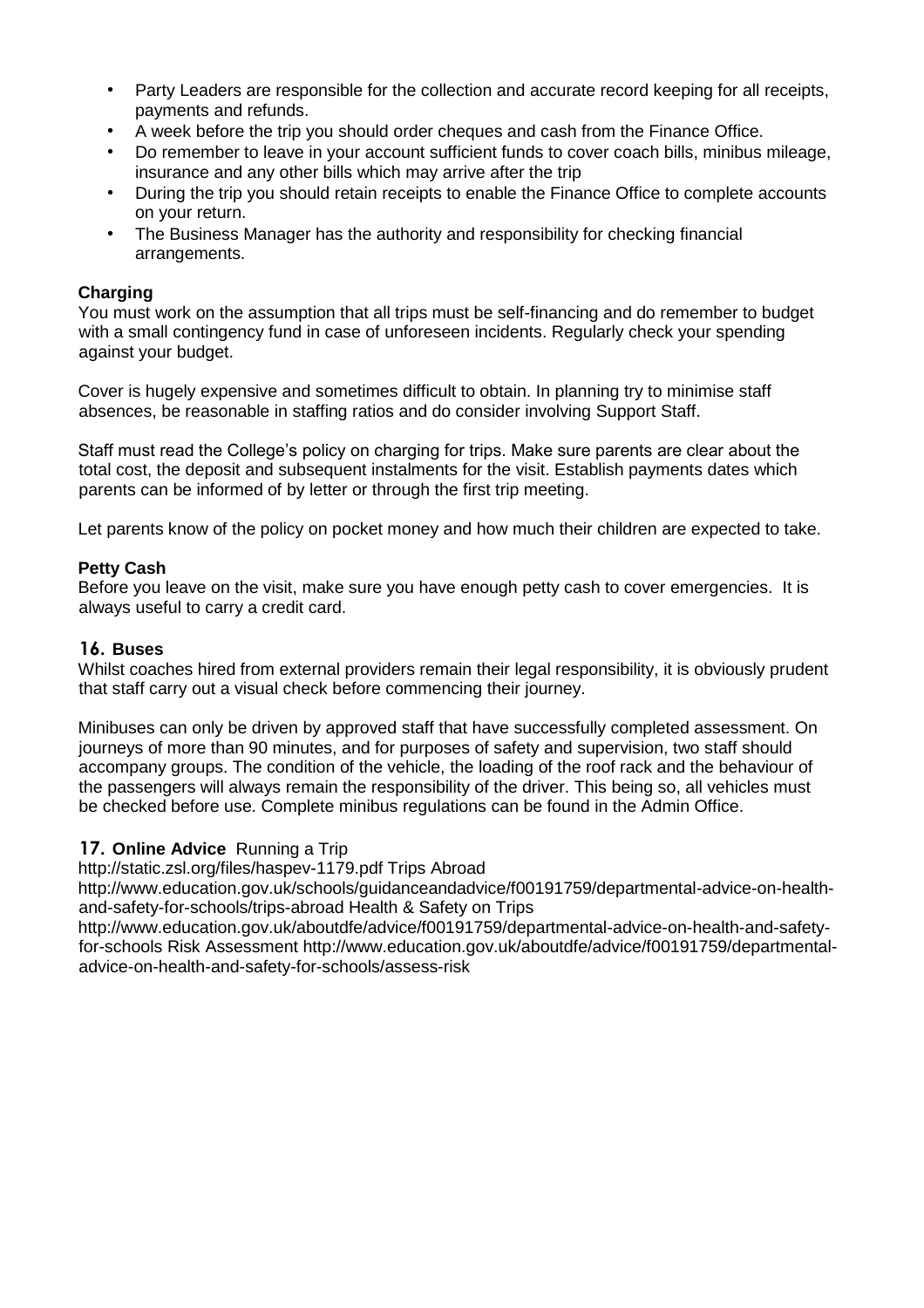Complete Form 5 **OR** 6 (for overseas, residential or adventurous trips) and attach your Risk Assessment to it

Get approval from Subject Leader, Trips & Visits Co-ordinator (), the Headteacher and Governors.

#### **Only now can the trip be launched with parents and students.**

Letters & Consent Forms out to parents with full information

Consent Forms collected - Form 3

Account opened, funds deposited

Insurance arranged

If visit during school time. Place a bus list in the Learning Centre Office and emailed staff who will be missing students.

If visit runs outside school time. Place a bus list (form V4) in the Learning Centre Office, give a copy together with trip details to a member of SLT and email staff who will be missing students

Collect cash/cheque drawn from Finance Office

Mobile phones on board – numbers left with Office

Emergency Action Plan on board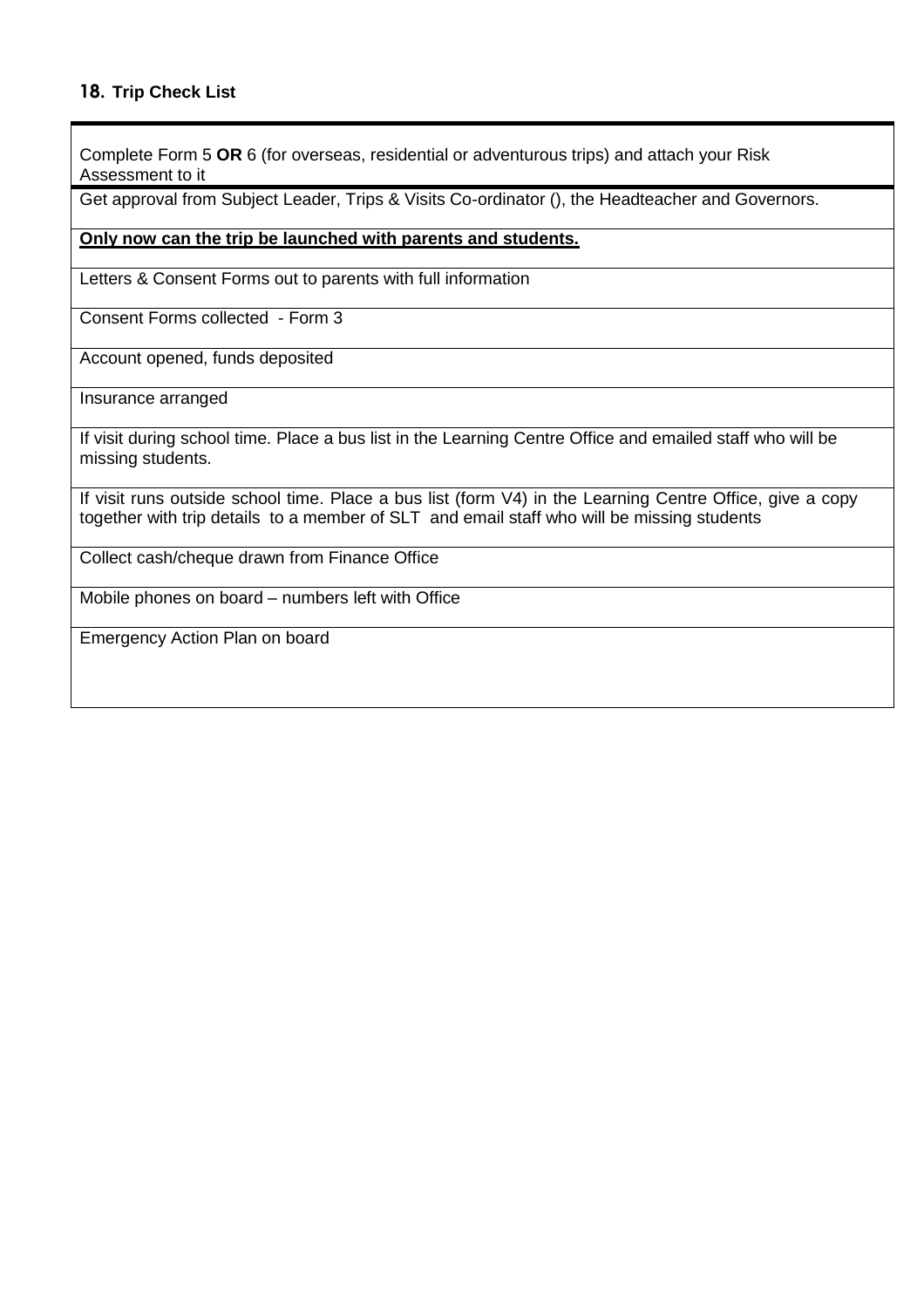# **How to apply for approval for a trip/visit**

**Complete trip form 1 or 6 and Risk**

**Assessments**

**Get approval from Subject Leader**

**Get approval from Trips and Visits coordinator**

**Get approval from Head Teacher**

**Get approval from Governors**

**Prepare a letter giving full details together with a consent form and pass to the office to be sent**

**Only now can the trip be launched with parents and student**

**Inform Business Manager and the Finance Officer so that a Finance log can be started**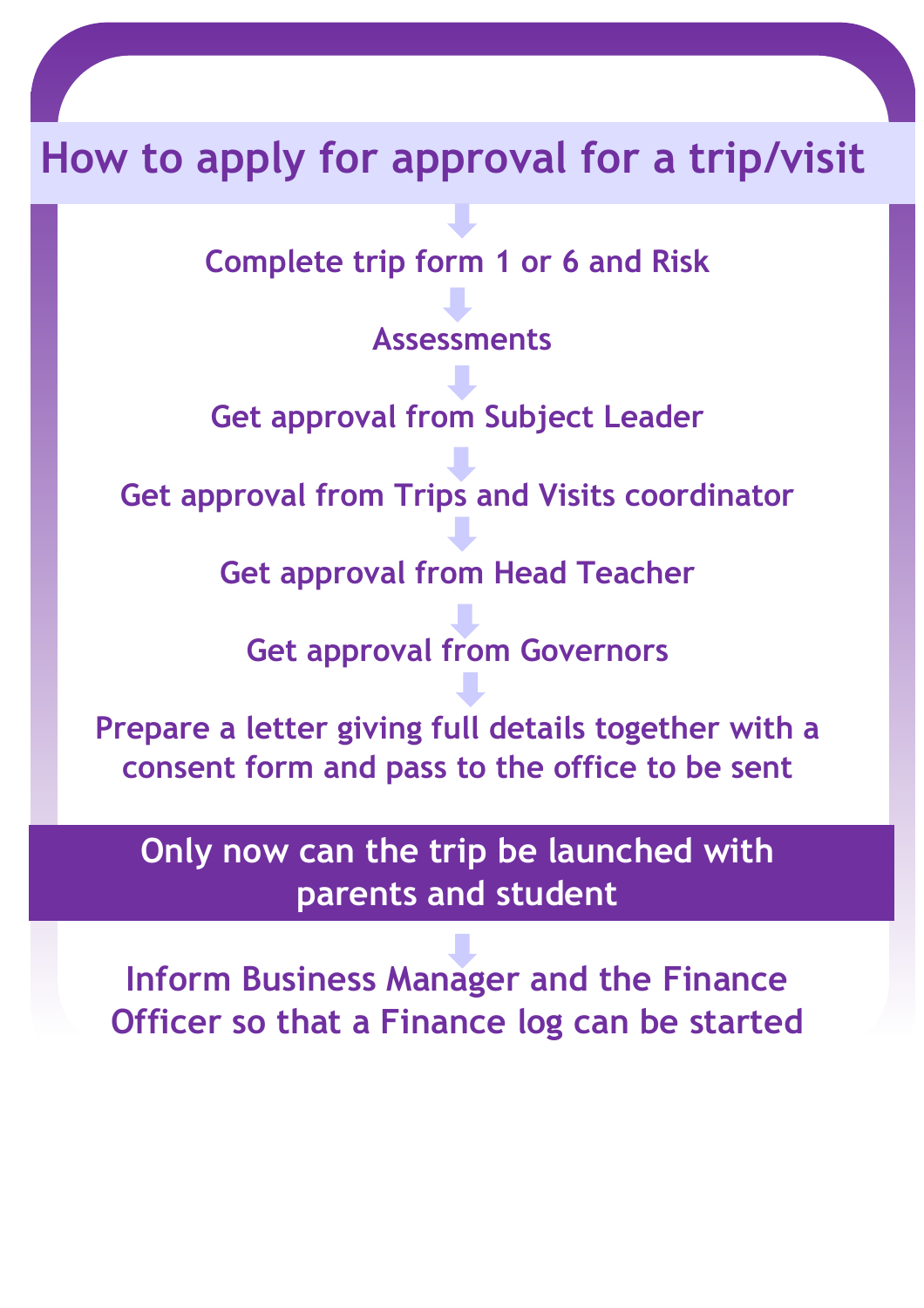# **OFFSITE EVENTS AND ADVENTUROUS ACTIVITIES – PRELIMINARY QUESTIONNAIRE**

| Proposed activity.               |  |
|----------------------------------|--|
|                                  |  |
| Venue/ location                  |  |
|                                  |  |
| Anticipated start and end dates. |  |
| Anticipated participant numbers. |  |
| Organisers name.                 |  |

| Organisers should consider the<br>following                                   | <b>Comments</b> |
|-------------------------------------------------------------------------------|-----------------|
| What is the purpose of the visit / activity?                                  |                 |
| How is this the most efficient and cost<br>effective way to achieve the aims? |                 |
| What are the competencies /<br>qualifications required of the leaders?        |                 |
| Do the proposed leaders have the<br>required competencies?                    |                 |

Other comments or considerations: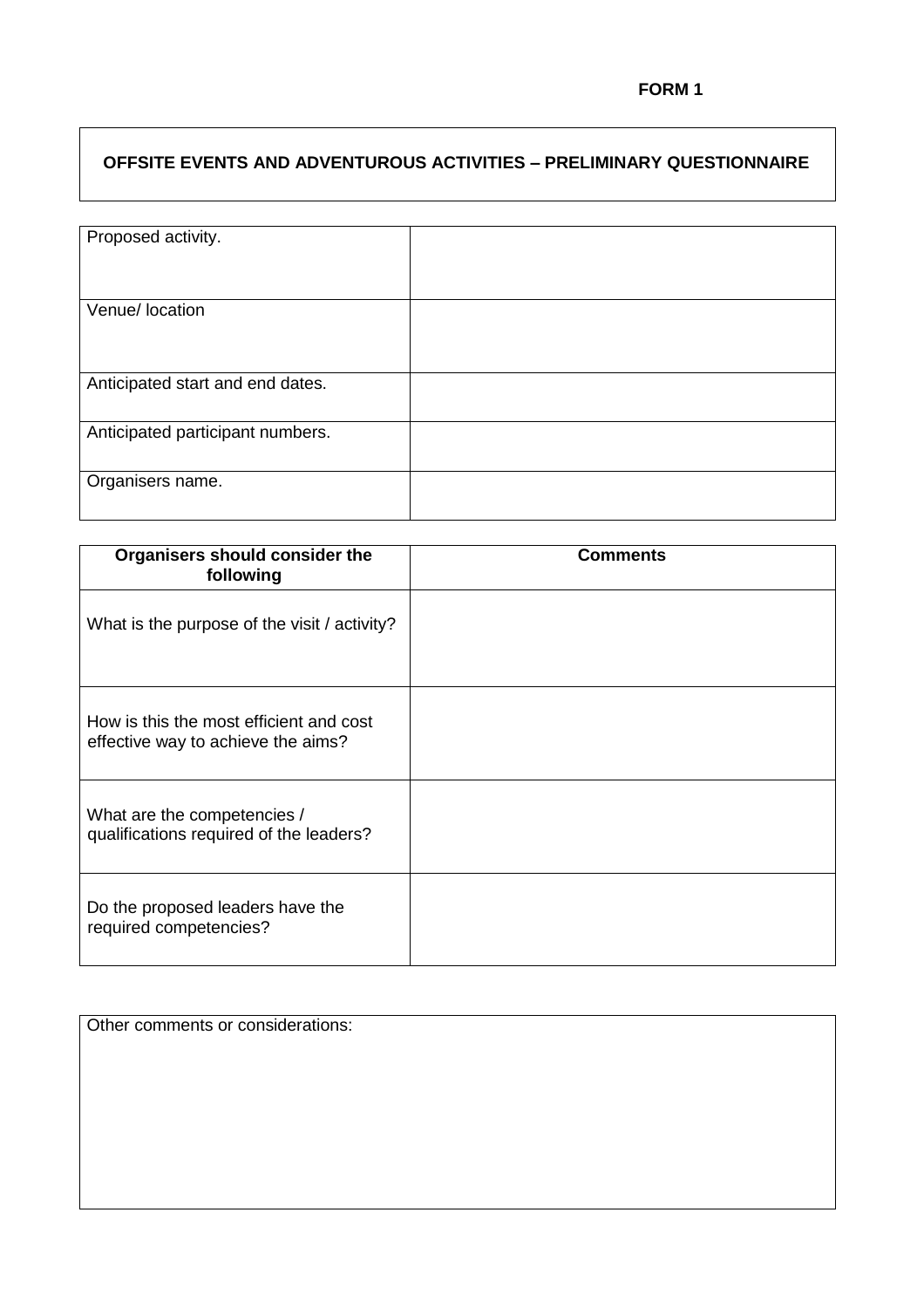# **AGREEMENT TO PROCEEED WITH PLANNING**

| Form 1 submitted by.         | Name.<br>Date. |
|------------------------------|----------------|
| <b>Agreement to proceed.</b> | Name.<br>Date. |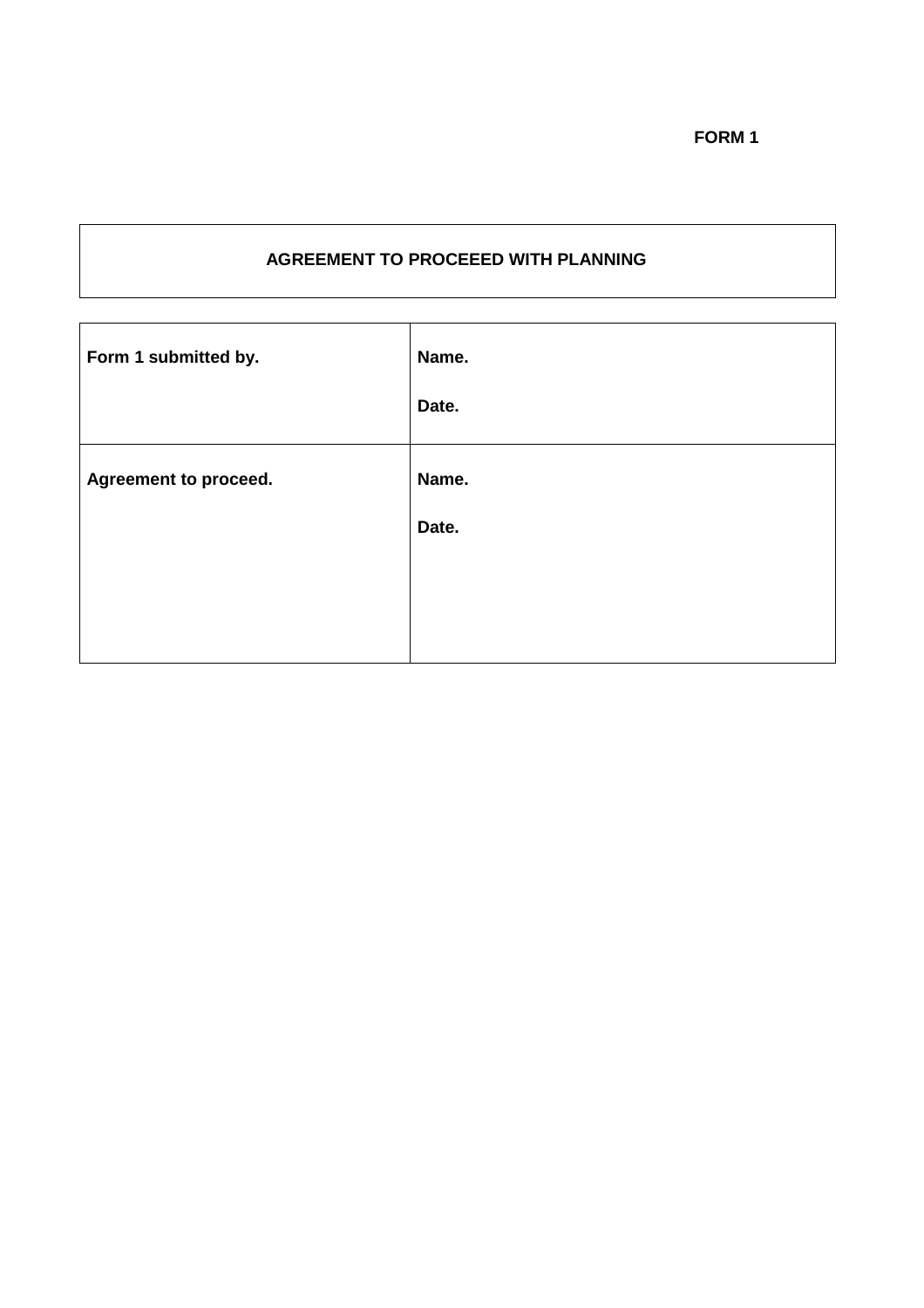# **CHECKLIST AND APPROVAL FORM FOR OFFSITE EVENTS AND ADVENTUROUS ACTIVITIES**

#### **Complete for all offsite events and adventurous activities**

| Name of Establishment                |  |
|--------------------------------------|--|
| Name of Person<br>Planning the Event |  |
| Event / activity / venue             |  |
| Date/s of event /<br>activity        |  |

This checklist provides a summary of the main points that require consideration when planning an event. It can also be used as a formal record of approval. **Supporting documentation can be attached to this form or changes made to the format to allow details to be recorded on the form.**

It is designed to help ensure;

- The health, safety and welfare of all participants
- That young people gain the maximum benefit from the event
- **Effective management, planning, organisation and leadership**
- Compliance with policies and statutory requirements

Organisers must refer to Form 2 guidance notes to assist their planning.

Establishments are encouraged to make use of the generic standards provided or to develop their own standard operating procedures to reduce planning time and to ensure consistency of standards.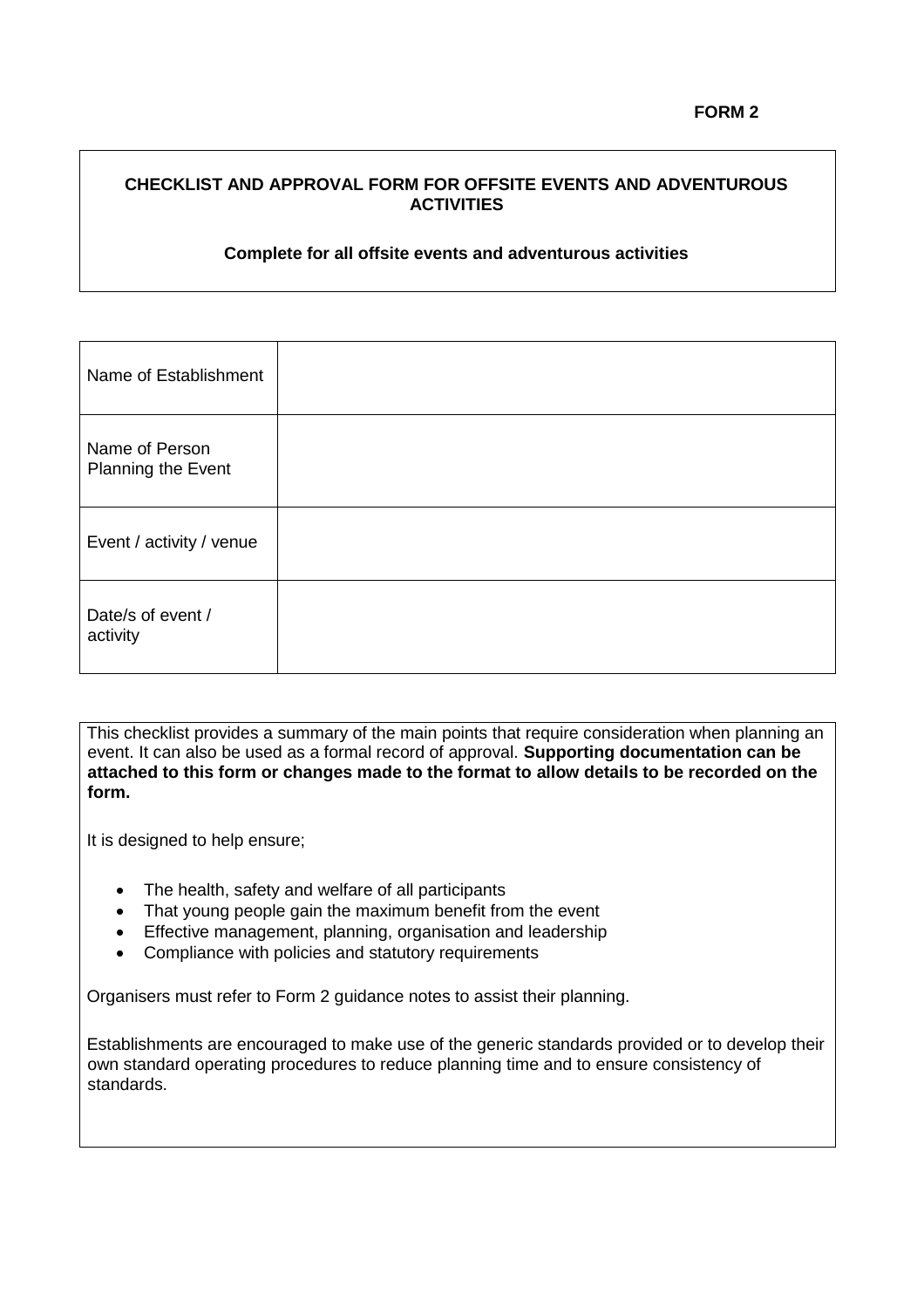**Establishment Name:** 

#### **PARENTAL CONSENT FORM (for Children and young people under the age of 18)**

The purpose of this form is to obtain your consent for your son/daughter to take part in the proposed event

#### **DATA PROTECTION**

Dorset Council is a Data Controller for the purposes of the Data Protection Act 1998. This Act regulates how we obtain, use and retain information about individuals.

The information you supply is being collected for the purpose of gaining your consent.

When you sign or complete this form you are providing your consent to Dorset Council holding your personal information for this purpose. This information is used only for the purposes for which it is given and is not passed on to a third party.

# **DETAILS OF PROPOSED EVENT**

**Event :** 

**Any additional information:**

#### **ACKNOWLEDGEMENT OF RISK**

This event poses additional risks to those encountered during a normal day. We have assessed those risks and believe that the planning undertaken and systems agreed to control and manage the risks have reduced the chance of harm to an acceptable level.

To help with safety all participants are expected to behave in a responsible manner at all times during the event. They must take direction from any leader and follow all instructions or guidance given.

Details of planning and risk assessment are available on request.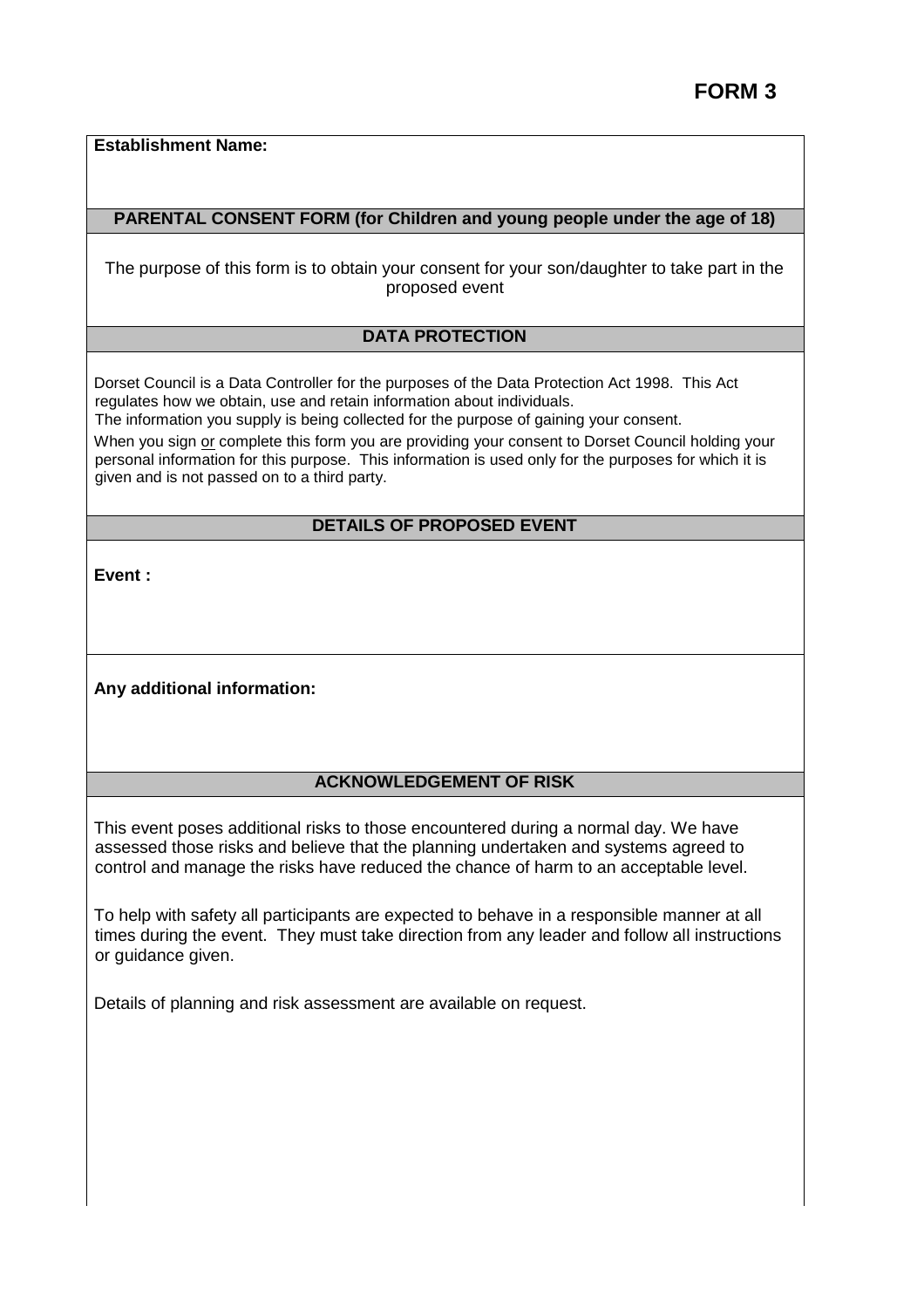| <b>CHILD OR YOUNG PERSON'S DETAILS</b> |                                                |           |
|----------------------------------------|------------------------------------------------|-----------|
| Full name:                             |                                                |           |
| Home address:                          |                                                |           |
|                                        |                                                |           |
|                                        | <b>MEDICAL / EMERGENCY CONTACT INFORMATION</b> |           |
| In an emergency I can be<br>contacted: | Email:                                         | Mobile:   |
|                                        | Home Tel:                                      | Work Tel: |
| If unavailable contact:                | Email:                                         | Mobile:   |
|                                        | Home Tel:                                      | Work Tel: |
| Our family doctor is:                  | Name:                                          |           |
|                                        | Surgery:                                       |           |
| Dr's Tel No:                           |                                                |           |

# **Young Person/Child's Medical Information**.

Please provide detail of all medical conditions and illnesses and any treatments required to maintain health. This information helps us to keep your child safe.

# **Other information.**

Please provide any other information that may affect the safety of your son/daughter or any other persons and/or the organisation and success of the event.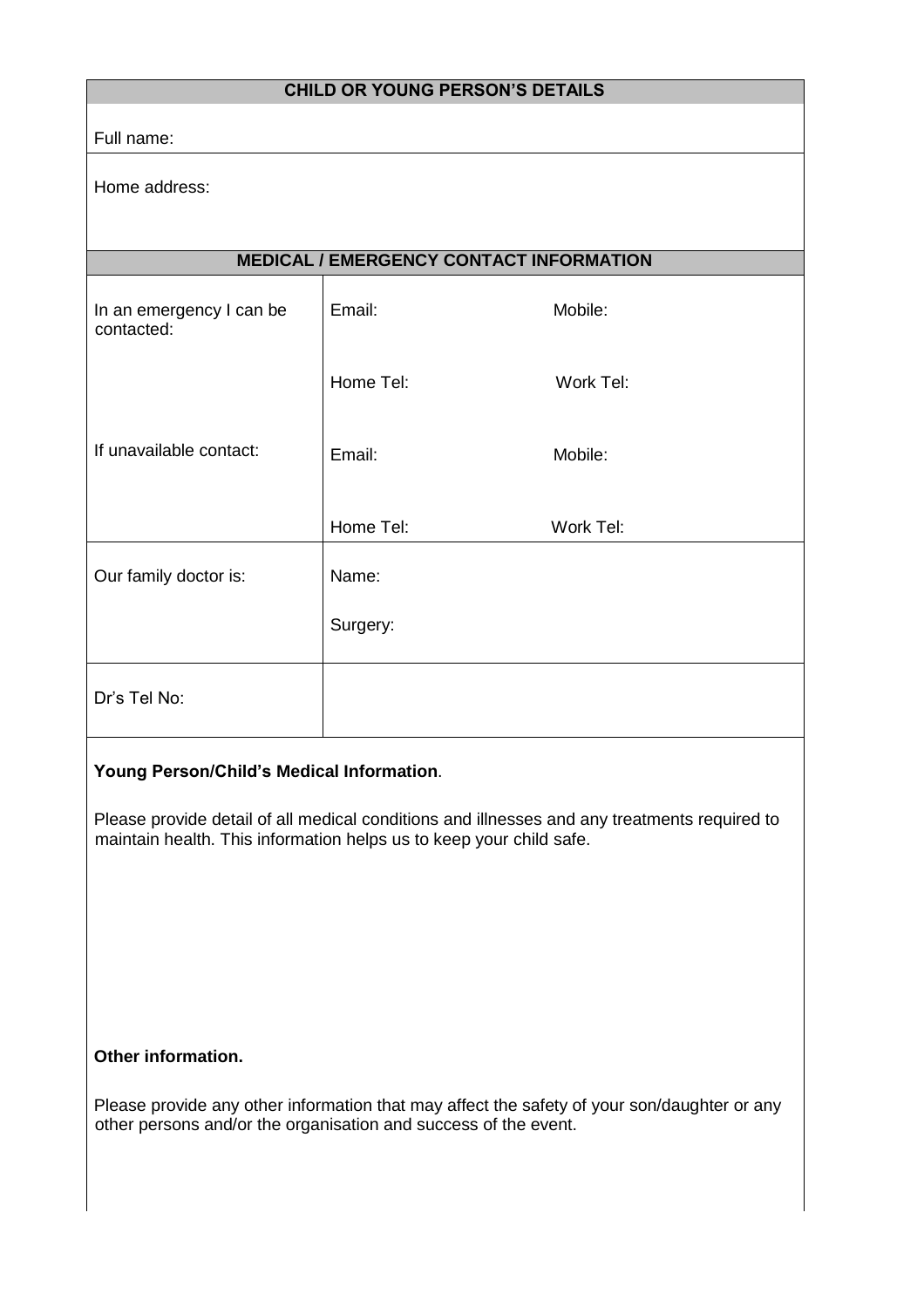# **CONSENT DECLARATION**

I, being the parent / guardian of the child/young person named at the head of this form, have received full details of the event, am satisfied with the arrangements and give consent for him / her to take part in the proposed event.

I give consent for him / her to receive emergency medical treatment, including anaesthetic, as considered necessary by any medical doctor present, should the need arise. I have provided detail of all medical conditions and illnesses and any treatments required to maintain health.

Any other information that may affect the safety of my child or any other persons and/or the organisation of the event has been provided to the organiser.

**Print Name:**

**Relationship to child/young person:**

**Signature & Date:**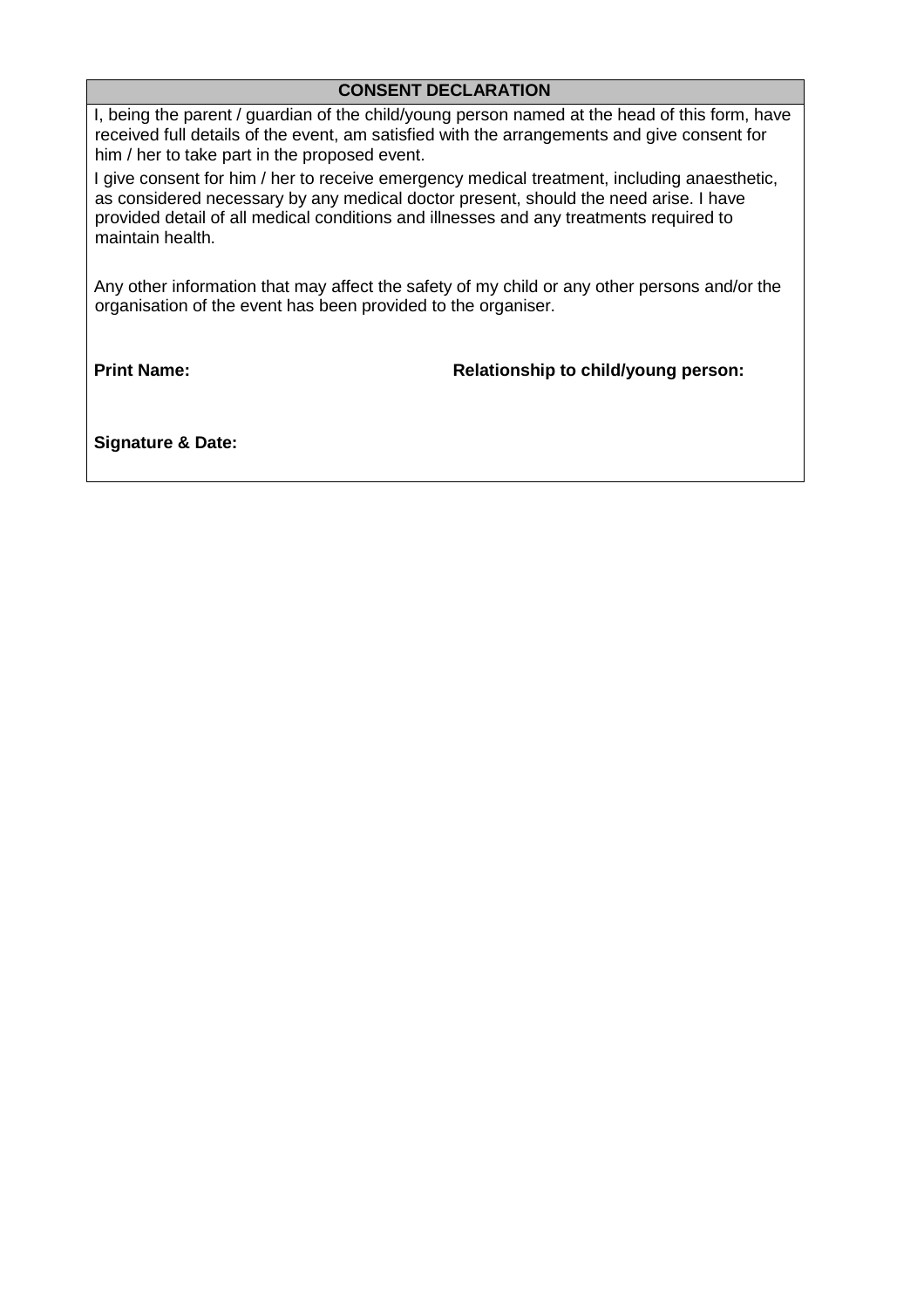# **FORM 4**

# **External Provider Check for use with organisations that do not hold the Learning Outside the Classroom Quality Badge or are part of Dorset Council's Outdoor Education Service**

Name of provider organisation:

**The provider named above is asked to give careful consideration to the statements below and sign in the space at the end of the form that the standard of service provided will meet the conditions listed. Please tick all specifications you meet. Indicate by a cross any you cannot meet. Write N/A against any specifications, which do not apply to your provision.**

*Section A should be completed by all. Section B (adventure activities) should also be completed if applicable.*

#### **Section A – ALL PROVIDERS**

- 1. The provider has public liability insurance for a minimum of £5 million.
- 2. The provider complies with relevant health and safety regulations, including the Health and Safety at Work Act 1974, and has a health and safety policy and recorded risk assessments which are available for inspection.
- 3. Accident and emergency procedures are maintained and are available for inspection.
- 4. The provider operates a policy for staff recruitment, induction and training which ensures that all staff with a responsibility for participants are competent to undertake their duties.
- 5. The provider has a safeguarding policy covering staff recruitment, induction and training. To support this policy reasonable checks, including CRB checks, are made for staff who will have access to young people for relevant criminal history and suitability for work with young people.
- 6. The centre has a Code of Conduct, which can be provided in advance of any booking and to which visiting groups should adhere.
- 7. There is a clear definition of responsibilities between the provider's and visiting staff regarding supervision and welfare of participants.
- There are adequate and regular opportunities for liaison between visiting staff and the provider's staff to agree learning outcomes and to agree any necessary changes to the programme.
- 9. The provider will take all reasonable steps to allow inclusion and participation of any young people who have special needs or have a disability, following a risk assessment process, in line with the Special Educational Needs and Disability Act 2001 and Disability Discrimination Act 2005.
- 10 The provider encourages responsible attitudes to the environment and/or promotes wider sustainability issues as an integral part of the programme.
- 11. All minibuses operated by the provider are roadworthy, meet statutory requirements and are properly maintained. Drivers hold a valid licence to drive them on behalf of the provider.
- 12. A fire risk assessment has been completed and is regularly reviewed which meets the requirements of the Regulatory Reform (Fire Safety) Order 2005. Information on fire safety will be communicated as required.
- 13. Security arrangements have been assessed and reasonable steps taken to prevent unauthorised persons entering the accommodation.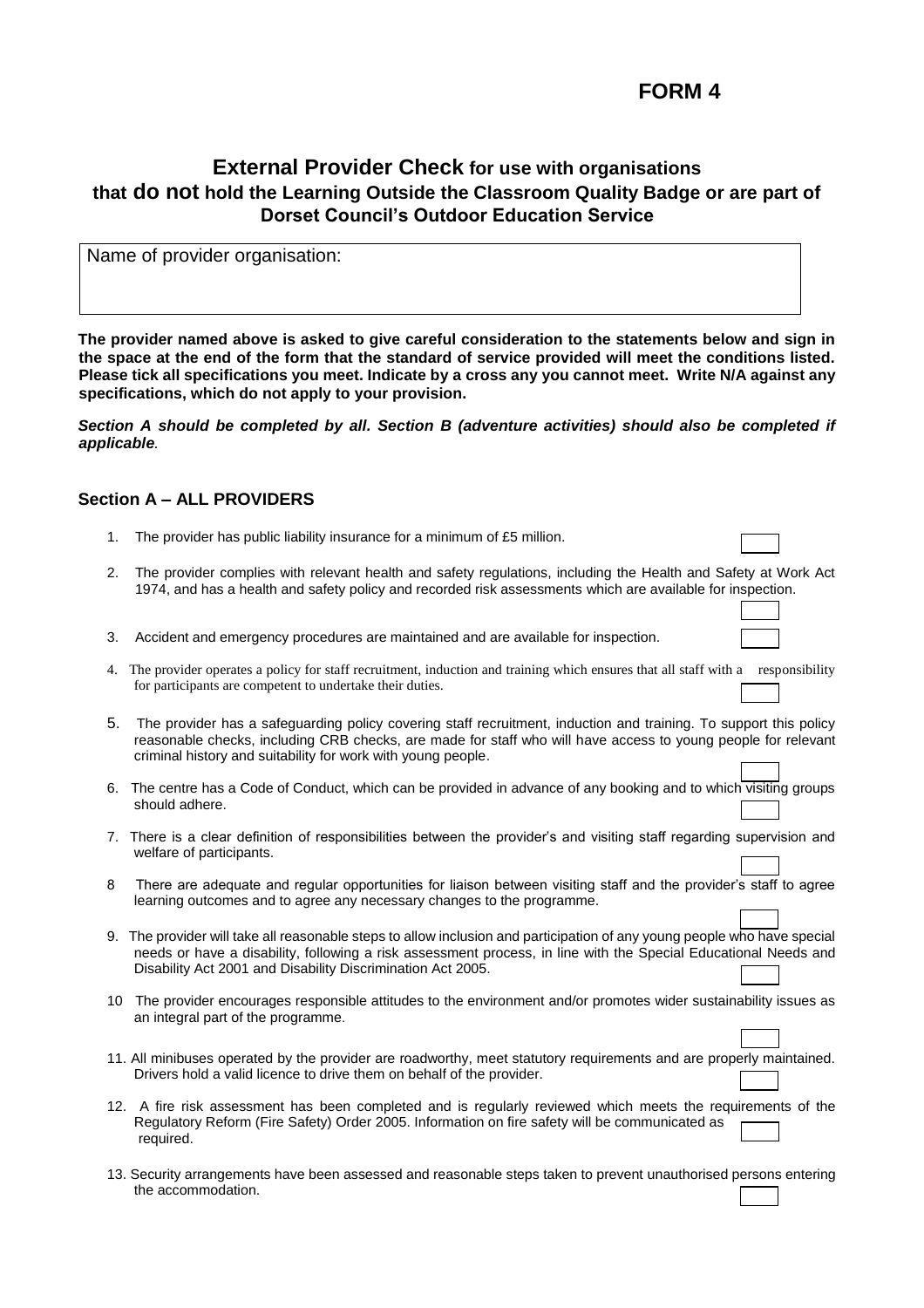14. Separate male and female sleeping accommodation and washing facilities are provided and staff accommodation is suitably located to ensure adequate supervision.

#### **SECTION B – PROVIDERS OF OUTDOOR AND ADVENTUROUS ACTIVITIES**

| 15. The provider holds an AALA licence. If yes provide the licence number.                                                                                                                                                                                                                             |  |  |  |
|--------------------------------------------------------------------------------------------------------------------------------------------------------------------------------------------------------------------------------------------------------------------------------------------------------|--|--|--|
| For AALA licensable activities the specifications in this section may be checked as part of an AALA<br>inspection. However, providers registered with AALA are also asked to consider the statements<br>below with respect to any activities or aspects of their provision not covered by the licence. |  |  |  |
| 16. The ratios of staff to young people for the activities conform to those recommended by the appropriate National Governing<br>Body or, in the absence of this, the provider's Code of Practice and are informed by a risk assessment.                                                               |  |  |  |
| 18. The provider maintains a written code of practice for each activity which is consistent with relevant National Governing Body<br>guidelines or, in their absence, recognised national standards.                                                                                                   |  |  |  |
| 19. Staff competencies are confirmed by the appropriate National Governing Body qualification for the activity to be<br>undertaken, or staff have their competencies confirmed by an appropriately experienced and qualified technical adviser.                                                        |  |  |  |
| The provider has made an assessment of 1 <sup>st</sup> aid needs for its employees and visitors and will provide adequate<br>20<br>facilities and 1 <sup>st</sup> aid personnel who will hold a valid certificate of competence in 1 <sup>st</sup> aid                                                 |  |  |  |
| 21. All equipment used for activities is suited to the task and adequately maintained and monitored in accordance with<br>current good practice.                                                                                                                                                       |  |  |  |
| If any of the above specifications cannot be met or are not applicable, please give details:                                                                                                                                                                                                           |  |  |  |

Details of any other accreditation with national governing bodies, tourist boards etc.

**Signed: Date:**

**Name: Name: Position in organisation:** 

**Tel: Fax: Email:**

٦

**Thank you for completing this form. Please return it to:** 

# *This is a standardised form adopted by the South-West Outdoor Education Advisers' Panel for use by local authorities and schools.*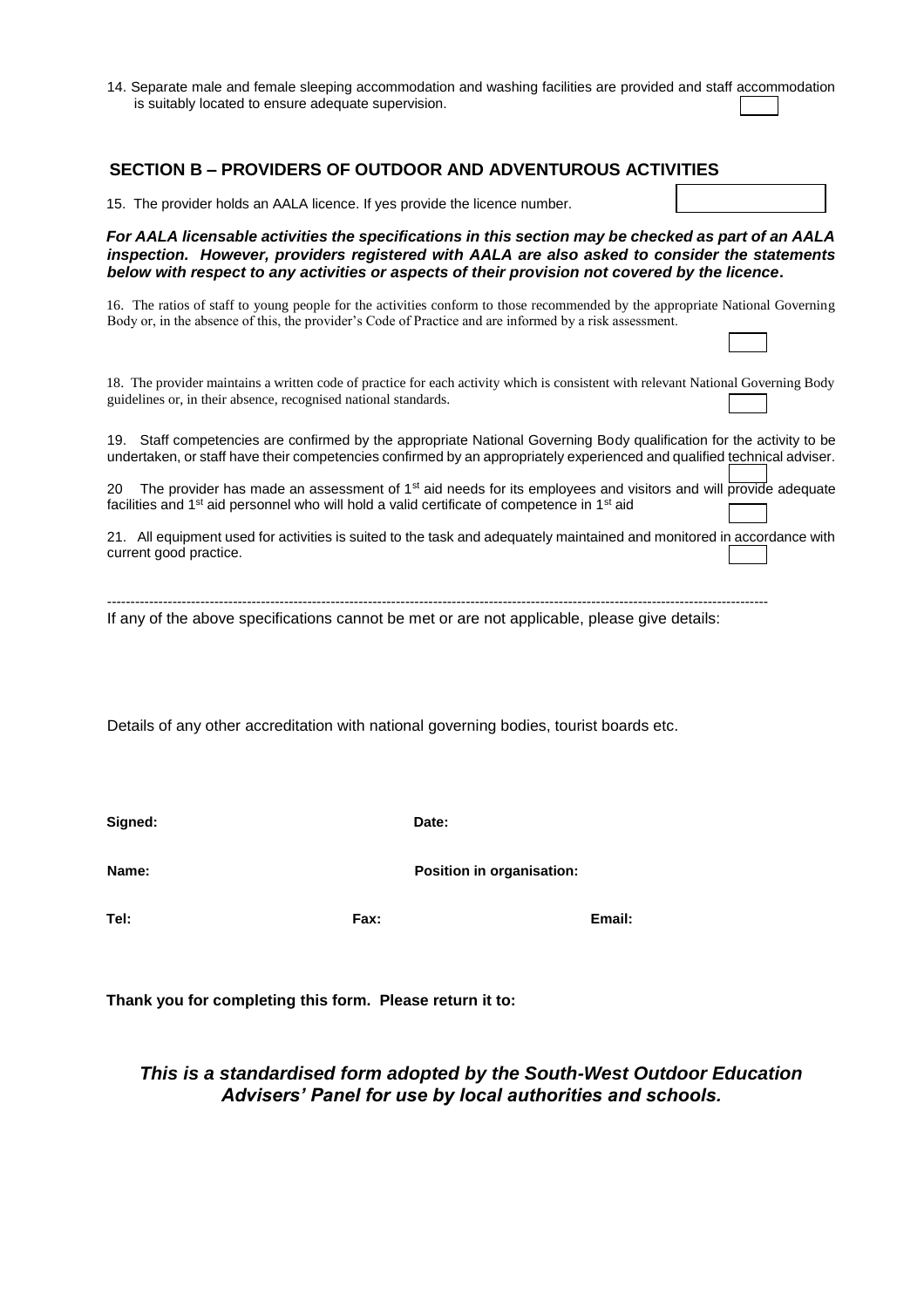# **L.A. Notification Form (via Evolve)**

This form must be e mailed to: [trips@dorsetcc.gov.uk](mailto:trips@dorsetcc.gov.uk) *(currently as per Evolve)* at least one month before **any** event that involves;

- an overnight stay
- travel outside the United Kingdom or
- any activities of an adventurous nature

On receipt the LA, to enable it to assess proposals and to monitor practice, reserves the right to request sight of all written evidence of planning, meet with organisers and approvers and conduct visits to event venues to observe practice.

| Name of Establishment   | Name.<br>Tel.<br>Office Email. |
|-------------------------|--------------------------------|
| Event leader /organiser | Name.<br>Email.                |
| Event approver          | Name<br>Email.                 |
| Establishment head      | Name<br>Email                  |
| Event description       |                                |
| <b>Dates</b>            | Start date.<br>End date.       |
| Event venue detail      | <b>Address</b><br>Tel. no.     |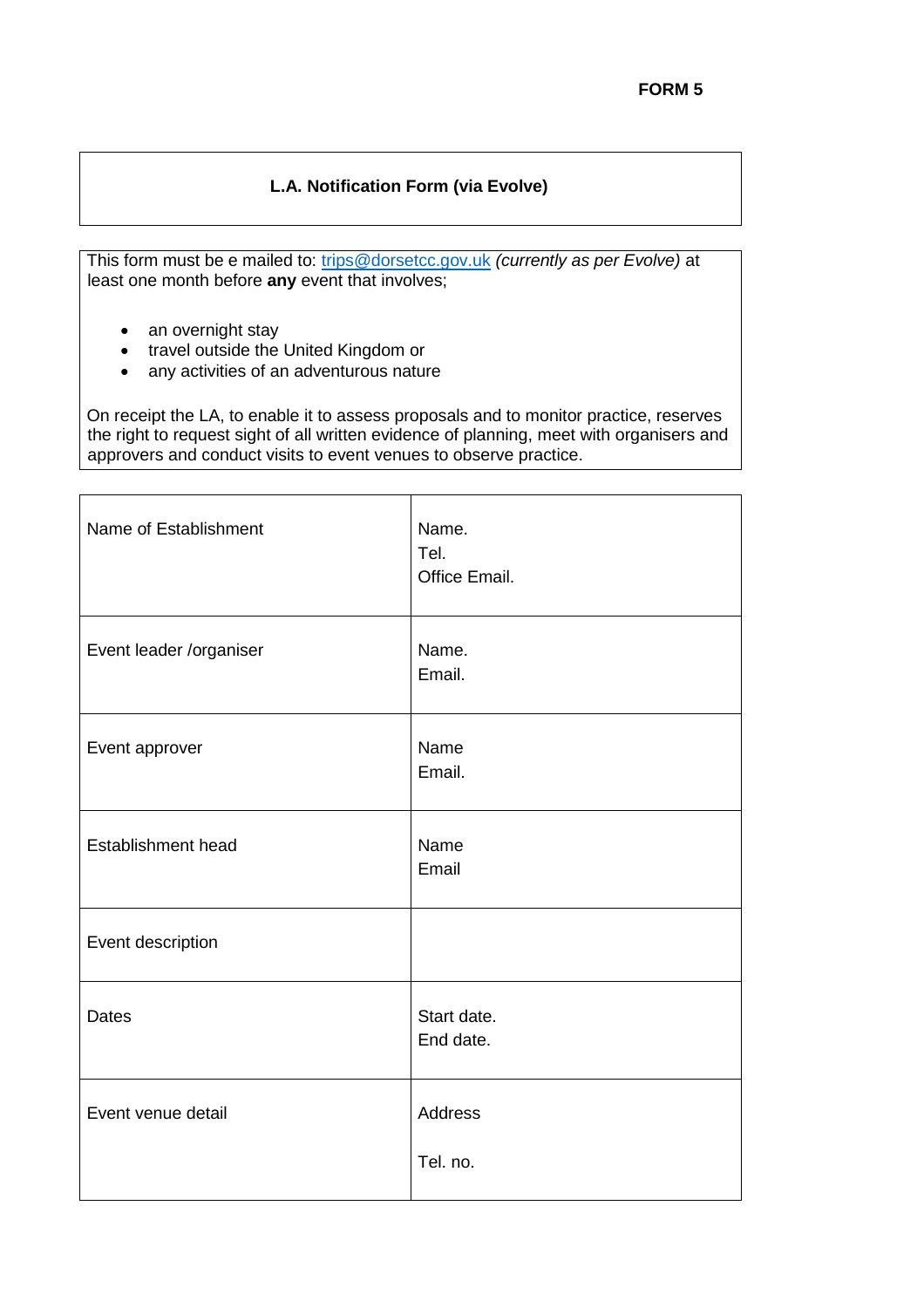| External organisations involved in<br>delivery                                             | Name<br>Address<br>Tel no<br>Email      |
|--------------------------------------------------------------------------------------------|-----------------------------------------|
| Accommodation detail for residential<br>visits.                                            | Name<br>Address<br>Tel. no.             |
| Base contact details for establishment<br>24hr emergency contacts for duration of<br>event | 1. Name<br>Tel No<br>2. Name<br>Tel. No |
| Contact details for event leader whilst<br>away from organisation base                     | Mobile                                  |
| LA 24 hr emergency contact                                                                 | <b>Paul Burrows @ Evolve</b>            |

**We, the event leader/organiser, event approver and establishment head (named above) are submitting this form as notification of the above event and confirm that all organisation has been undertaken in compliance with both establishment and DC requirements.**

**We have assessed the risks associated with the event and believe that the planning undertaken and systems agreed to control and manage the risks have reduced the chance of harm to an acceptable level**